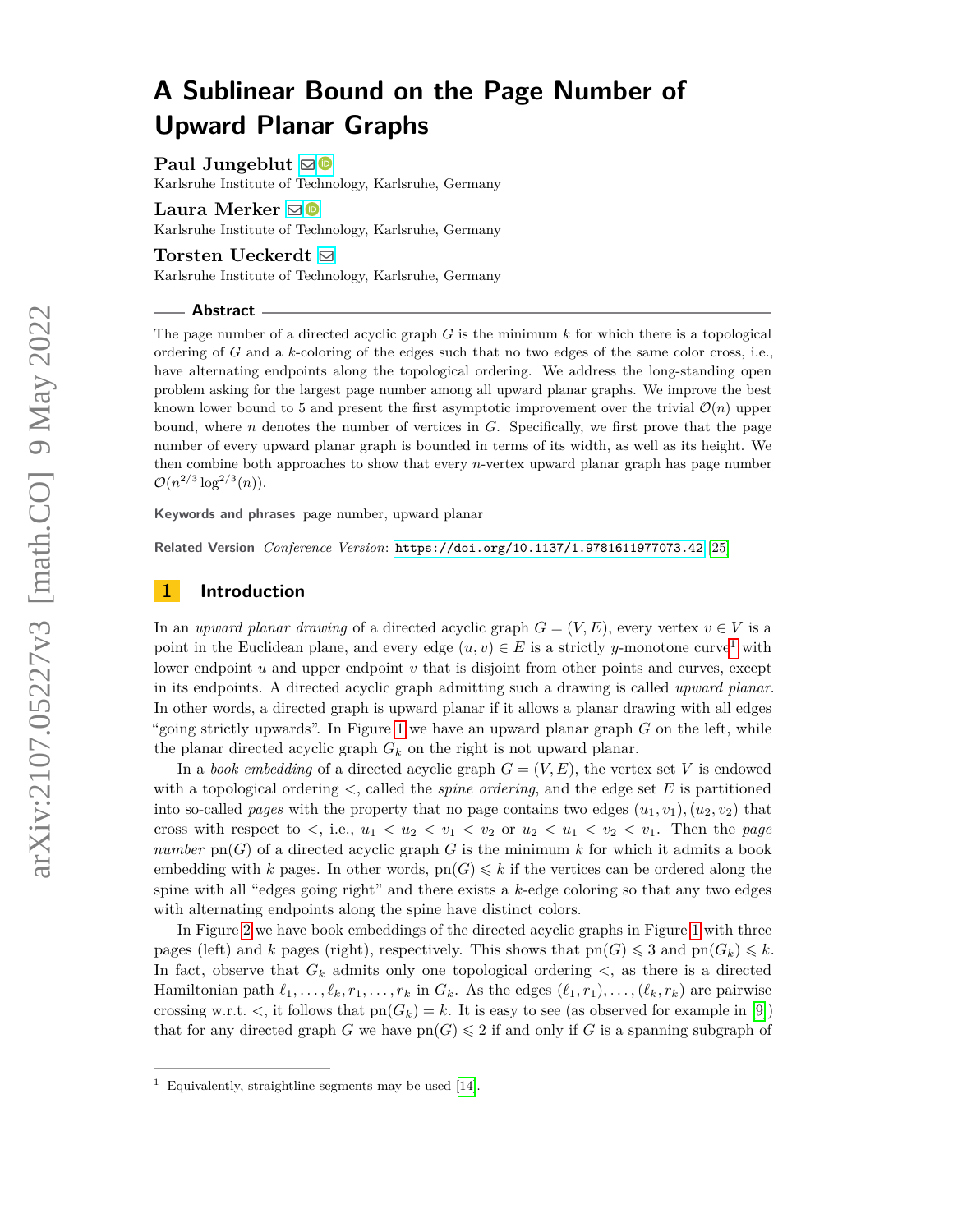<span id="page-1-0"></span>

<span id="page-1-1"></span>**Figure 1** Left: An upward planar *st*-graph *G* of height 5 and width 3. Middle: The reachability poset  $P_G$  of *G*. Right: A planar directed acyclic graph  $G_k$  with  $pn(G_k) = k$ .



**Figure 2** Book embeddings of the graphs in Figure [1.](#page-1-0)

an upward planar graph with a directed Hamiltonian path. (Recall that *G<sup>k</sup>* from the right of Figure [1](#page-1-0) is not upward planar.) It thus follows that  $pn(G) = 3$  for the graph *G* in the left of Figure [1.](#page-1-0)

The page number of *undirected* graphs (where the spine ordering may be any vertex ordering) was introduced by Bernhart and Kainen in 1979 [\[8\]](#page-18-2), building upon the suggested notion of Ollmann [\[30\]](#page-19-1). Their conjecture that the page number of planar graphs is unbounded was quickly disproven [\[10,](#page-18-3) [20\]](#page-19-2), with Yannakakis [\[32\]](#page-19-3) giving the best upper bound of 4, which was just very recently shown to be best-possible [\[7,](#page-18-4) [33\]](#page-19-4).

Book embeddings of *directed* graphs were first considered by Nowakowski and Parker [\[29\]](#page-19-5) in 1989. They introduced the page number of a poset *P* by considering its cover graph  $G(P)$  and restricting the spine ordering to be a topological ordering of  $G(P)$ , or equivalently, a linear extension of *P*. They then ask whether posets with a planar order diagram have bounded page number — equivalently, whether upward planar and transitively reduced graphs have bounded page number. Despite significant effort on posets [\[2–](#page-18-5)[4,](#page-18-6) [21–](#page-19-6)[24,](#page-19-7) [31\]](#page-19-8) and general acyclic directed graphs  $[1, 5, 9, 16-18, 27]$  $[1, 5, 9, 16-18, 27]$  $[1, 5, 9, 16-18, 27]$  $[1, 5, 9, 16-18, 27]$  $[1, 5, 9, 16-18, 27]$  $[1, 5, 9, 16-18, 27]$ , this question is still open. In fact, the asymptotically best known upper bound is linear in *n*, the number of vertices, which can be obtained by simply putting each edge on a separate page.

In this paper, we provide the first upper bound for any upward planar graph that is sublinear in the number of vertices. Specifically, we prove that *n*-vertex upward planar graphs have page number  $\mathcal{O}(n^{2/3} \log^{2/3}(n))$ . We do so by bounding the page number of any upward planar graph first in terms of its width, then in terms of its height, and finally combining both approaches to achieve the desired bound in terms of its number of vertices.

**Related Work.** Nowakowski and Parker [\[29\]](#page-19-5) (and independently Heath et al. [\[23\]](#page-19-11)) show that directed forests have page number 1. Alzohairi and Rival [\[3\]](#page-18-10) (see also [\[16\]](#page-18-9)) show that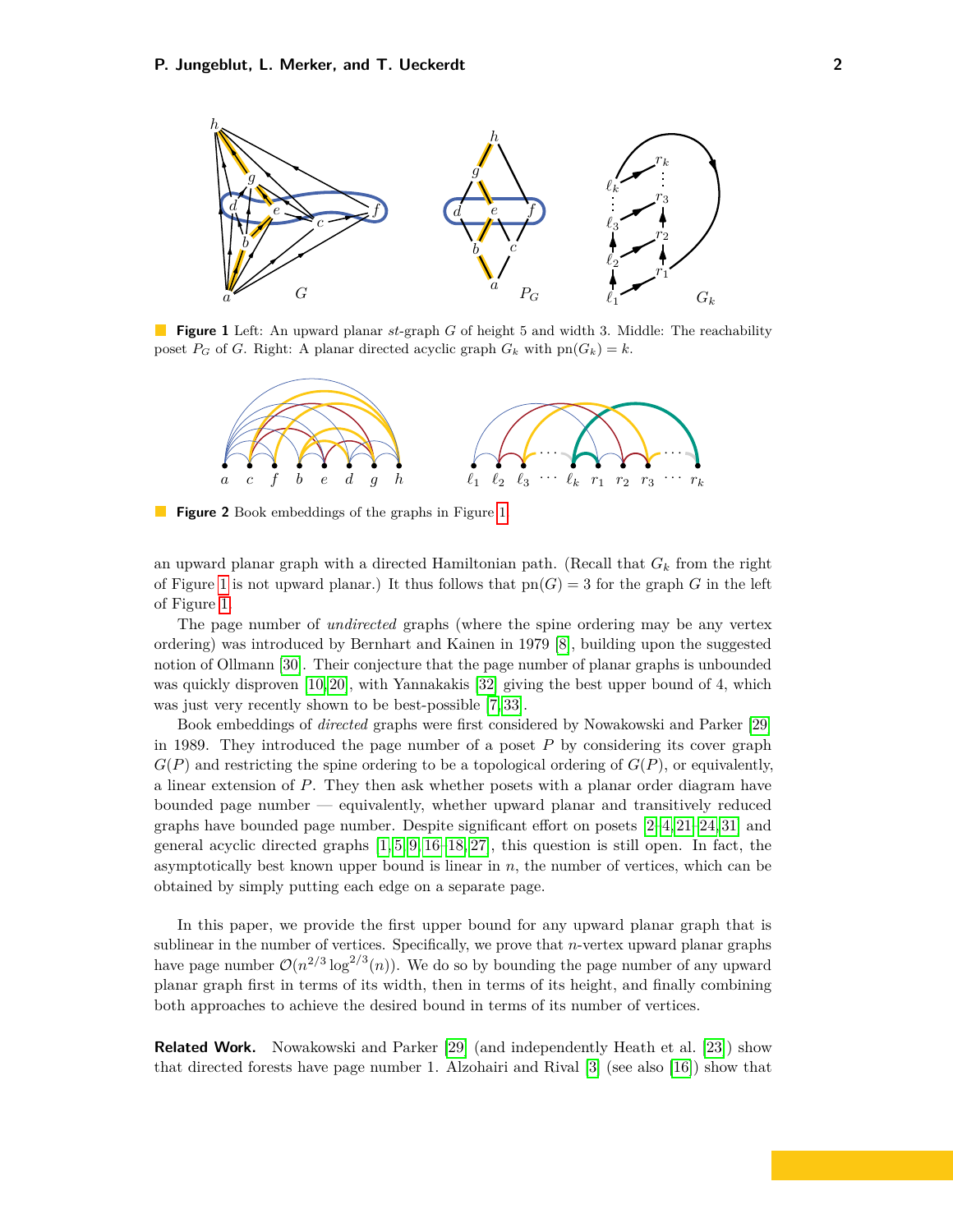series-parallel upward planar graphs have page number 2, which was later generalized to *N*-free upward planar graphs by Mchedlidze and Symvonis [\[27\]](#page-19-10).

The best known upper bounds for the page number of upward planar graphs are due to Frati et al. [\[17\]](#page-18-11), who prove that every *n*-vertex upward planar triangulation with  $o(n/\log n)$ diameter has *o*(*n*) page number, any *n*-vertex upward planar triangulation has page number at most  $\min\{\mathcal{O}(k\log n), \mathcal{O}(2^k)\}\$ , where *k* is the maximum page number among its 4-connected subgraphs<sup>[2](#page-2-0)</sup>, and finally that every *n*-vertex upward planar triangulation has page number  $o(n)$  if that is true for those with maximum degree  $\mathcal{O}(\sqrt{n})$ . According to the authors of [\[17\]](#page-18-11) "Determining whether every *n*-vertex upward planar DAG has  $o(n)$  page number  $\ldots$  remains among the most important problems in the theory of linear graph layouts."

For lower bounds, Nowakowski and Parker [\[29\]](#page-19-5) present a planar poset with page number 3, while Hung [\[24\]](#page-19-7) presents a planar poset with page number 4. For general upward planar graphs one can also easily derive the same lower bound of 4 from one of the undirected planar graphs of page number 4 [\[7,](#page-18-4) [33\]](#page-19-4). As nothing better is known here, we also present in this paper upward planar graphs with page number at least 5.

**Preliminaries.** We denote the directed reachability of a vertex *v* from another vertex *u* in a directed acyclic graph *G* by  $u \prec_G v$  (omitting the index if it is clear from the context), and write  $u \preccurlyeq v$  if  $u \prec v$  or  $u = v$ . This way we obtain the *reachability poset*  $P_G = (V, \prec)$  of *G* as the vertices of *G* partially ordered by their directed reachability. Transferring these notions from posets to directed acyclic graphs, we say that *u* and *v* are *comparable* if  $u \prec v$ or  $v \prec u$ ; otherwise *u* and *v* are *incomparable*. Consequently, the *height*  $h(G)$  and *width*  $w(G)$ of a directed acyclic graph *G* is the largest number of pairwise comparable, respectively incomparable, vertices in  $G$ . Equivalently,  $h(G)$  is the number of vertices in a longest directed path in  $G$ , while  $w(G)$  is the largest number of vertices in  $G$  with no directed reachabilities among them. See the left and middle of Figure [1](#page-1-0) for some example. Let us also define for a subset X of vertices of G its height  $h(X)$  and width  $w(X)$  as the maximum number of vertices in *X* that are pairwise comparable, respectively incomparable, in *G*.

An upward planar graph  $G = (V, E)$  is an *st*-graph if there is a (unique) vertex *s* with  $s \preccurlyeq v$  for all  $v \in V$  and a (unique) vertex *t* with  $v \preccurlyeq t$  for all  $v \in V$ . An *st*-path in *G* is a directed path from *s* to *t* in *G*. In particular, the height of an *st*-graph is the length of a longest *st*-path. It is known [\[26\]](#page-19-12) that every upward planar graph *G* (on at least three vertices) is a spanning subgraph of some  $st$ -graph  $\overline{G}$  whose faces are all bounded by triangles. Note that this augmentation is not unique. As  $pn(G) \leqslant pn(\overline{G})$  whenever  $G \subseteq \overline{G}$ , we may restrict ourselves to *st*-graphs when proving upper bounds on the page number of upward planar graphs in terms of their number of vertices. (Note however that this is not true when working in terms of height.) Let us also remark that if *G* is an *st*-graph, its reachability poset  $P_G$  is called a *planar lattice* in order theory [\[6\]](#page-18-12).

A notion closely related to the page number is the *twist number*  $\text{tn}(G)$ , which is defined as the smallest *k* for which there exists a topological ordering  $\lt$  of *G* with no  $(k+1)$ -twist, i.e., no  $k+1$  edges that are pairwise crossing w.r.t.  $\lt$ . Clearly,  $\text{tn}(G) \leqslant \text{pn}(G)$ , as the *k* edges of a *k*-twist must be assigned to pairwise distinct pages. Indeed, having already decided on a spine ordering with no  $(k+1)$ -twist, assigning the edges to pages is equivalent to coloring the vertices of a corresponding circle graph *H* with no  $(k + 1)$ -clique. As circle graphs are

<span id="page-2-0"></span><sup>2</sup> A recent result by Davies and McCarty [\[13\]](#page-18-13) automatically improves the result by Frati et al. [\[17\]](#page-18-11) to  $\min\{\mathcal{O}(k\log n), \mathcal{O}(k^2)\}\.$  An even more recent (and yet unpublished) result by Davies [\[12\]](#page-18-14) further improves this to  $\mathcal{O}(k \log k)$ .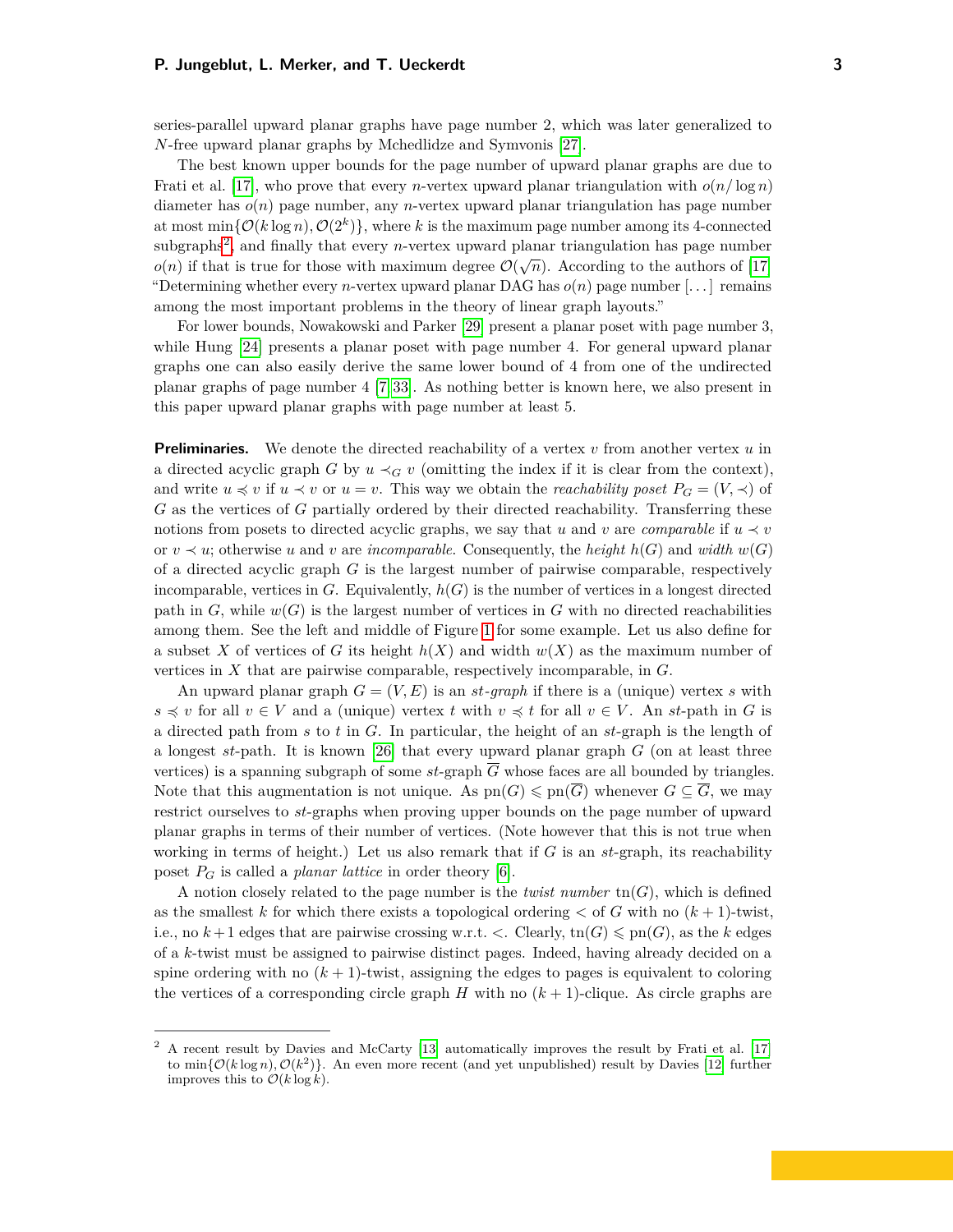*χ*-bounded [\[19\]](#page-19-13), one can actually bound the number of pages in terms of the largest twist size. The currently best result due to Davies and McCarty [\[13\]](#page-18-13) states that  $\chi(H) \leq \frac{7\omega(H)^2}{2\pi}$ for every circle graph *H* (where  $\omega(H)$  is the clique number of *H*), which gives the following.<sup>[3](#page-3-0)</sup>

<span id="page-3-1"></span>**Dbservation 1.** For every directed acyclic graph *G* we have  $pn(G) \leq 7 \text{tn}(G)^2$ .

Already in 2007, Černý [\[11\]](#page-18-15) proved that  $\chi(H) \leq \mathcal{O}(\omega(H) \cdot \log(|V(H)|)$  for every circle graph *H*. As the vertices of *H* correspond to the edges of *G* in this application, this gives the following.

<span id="page-3-2"></span>**• Observation 2.** For every *n*-vertex upward planar graph *G* we have  $pn(G) \leq \mathcal{O}(tn(G))$ .  $log(n)$ .

In fact, we shall often times bound the twist number of the considered upward planar graph *G* and then conclude for its page number via Observation [1](#page-3-1) or Observation [2.](#page-3-2)

All graphs considered in this paper are directed and in most figures we omit the arrows indicating an edge's direction. If not explicitly drawn otherwise, all edges are oriented upwards.

**Our Results.** First, we bound the page number of upward planar graphs *G* in terms of their width.

<span id="page-3-4"></span>**Findment 3.** Every upward planar graph G of width w has  $pn(G) \leq 14 \cdot w$ .

Then, we bound the page number of *st*-graphs in terms of their height. In fact, we show that  $\text{tn}(G) \leq \text{4}h(G)$ , improving on the  $\text{tn}(G) \leq \mathcal{O}(h(G) \log(n))$  bound for every *n*-vertex *st*-graph *G* due to Frati et al. [\[17\]](#page-18-11).[4](#page-3-3) Together with Observation [1](#page-3-1) this gives the following.

<span id="page-3-5"></span>**Fineorem 4.** *Every upward planar graph G of height h has*  $\text{pn}(G) \leq 112 \cdot h^2$ .

We remark that with a very recent (and yet unpublished) improvement of Observation [1](#page-3-1) by Davies [\[12\]](#page-18-14), we obtain  $\mathcal{O}(h \log(h))$  as an upper bound on the page number of upward planar graphs with height *h*.

Combining our approaches for bounded width and bounded height, we give the first sublinear upper bound on  $pn(G)$  in terms of the number of vertices in  $G$ .

<span id="page-3-6"></span>**Fineorem 5.** *Every upward planar graph G on n vertices has*  $\text{pn}(G) \leq \mathcal{O}(n^{2/3} \log^{2/3}(n))$ *.* 

Finally, we improve the best known lower bound on the maximum twist number and page number among upward planar graphs to 5.

<span id="page-3-7"></span>**Findment 6.** There is an upward planar graph G with  $\text{pn}(G) \geqslant \text{tn}(G) \geqslant 5$ .

## **2 Bounded Width**

Recall that the width  $w(X)$  of a subset  $X \subseteq V(G)$  of the vertex set of an *st*-graph G is the largest number of vertices in *X* that are pairwise incomparable in *G*. In this section we prove that the pagenumber is bounded by a linear function of the width. In fact, we show a more general statement: Given a subset  $X \subseteq V(G)$ , we embed all edges of  $G[X]$  in  $\mathcal{O}(w(X))$ pages, where  $G[X]$  denotes the subgraph of  $G$  induced by  $X$ . This generalization will be

<span id="page-3-0"></span><sup>&</sup>lt;sup>3</sup> Davies [\[12\]](#page-18-14) recently improved this bound to  $\mathcal{O}(\omega(H) \log(\omega(H)))$ .

<span id="page-3-3"></span><sup>&</sup>lt;sup>4</sup> Frati et al. [\[17\]](#page-18-11) refer to  $h(G)$  as the diameter of *G*.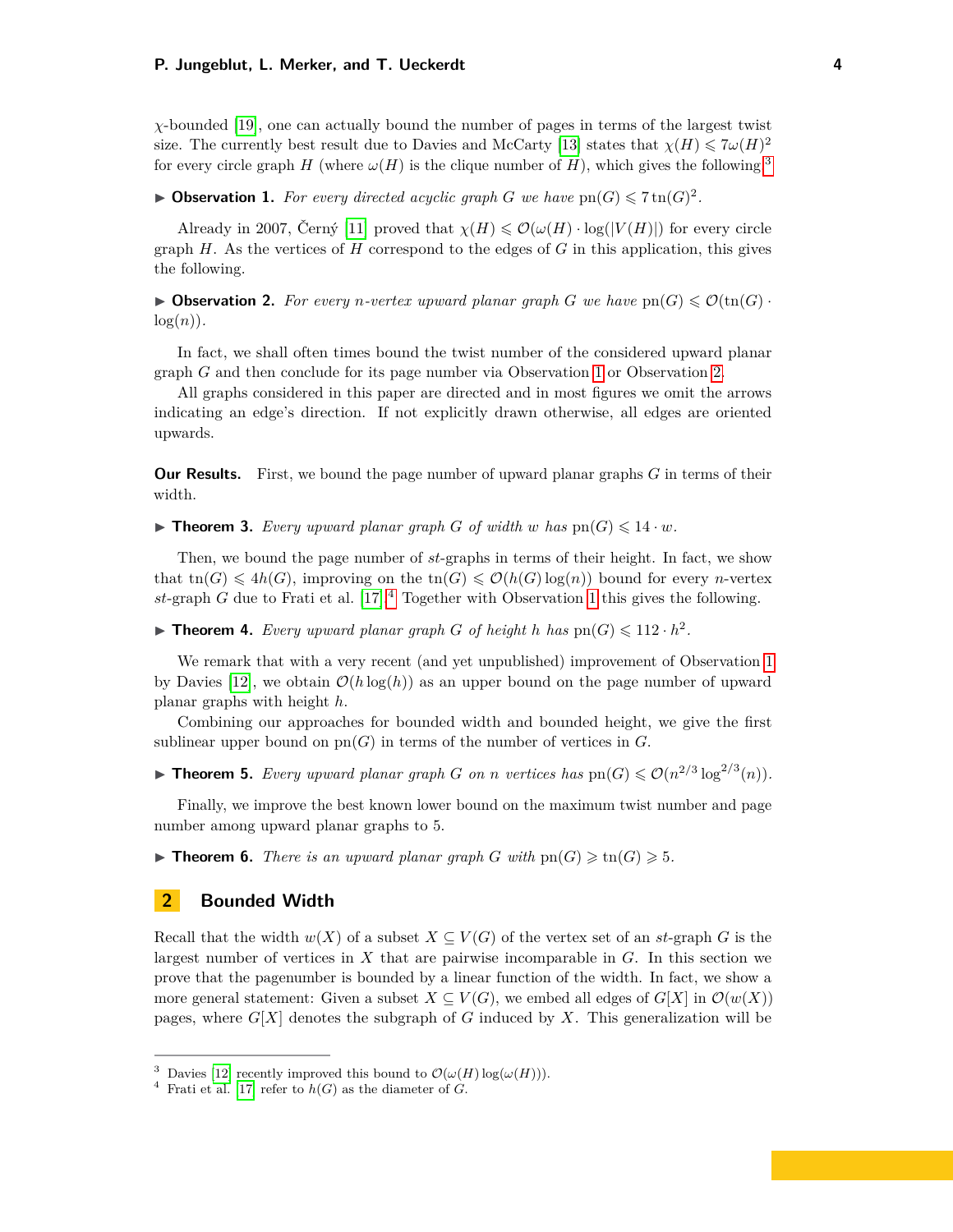used in Section [4,](#page-9-0) where we combine it with the results from Section [3.](#page-7-0) Theorem [3](#page-3-4) will follow by setting  $X = V(G)$ .

The main lemma of this section (Lemma [7\)](#page-4-0) takes as input an  $st$ -graph  $G$  and a subset  $X \subseteq$  $V(G)$  of the vertices. It describes how to assign all edges in  $G[X]$  to few pages. Additionally, the lemma constructs a new  $st$ -graph  $G'$  that is used in Section [4](#page-9-0) to handle the remaining edges, namely those with at most one endpoint in  $X$ . The vertex set of  $G'$  is a superset of the vertices of *G*. Further, for every two vertices  $u, v \in V(G)$ , whenever  $u \prec_G v$ , then also  $u \prec_{G'} v$ . Therefore every topological ordering of  $G'$  (restricted to the vertex set of  $G$ ) yields a topological ordering of *G*. Note that for some *u* and *v*, we might have  $u \prec_{G} v$ but  $u \nprec_G v$ . These additional comparabilities in G<sup>t</sup> make sure that the already assigned edges remain crossing-free on their respective pages, no matter which topological ordering of *G*<sup> $\prime$ </sup> is chosen in later steps. All edges in  $E(G) - E(G') =: E_{\Delta}$  that are removed while constructing  $G'$  are accounted for by Lemma [7](#page-4-0) as well.

So consider the *st*-graph *G* and a set  $X \subseteq V(G)$ . All vertices in *X* can be covered by a set  $\mathcal P$  of *st*-paths, where  $|\mathcal P| = w(X)$ . To see this, consider the directed acyclic graph *H* with vertex set *X* and an edge from  $u \in X$  to  $v \in X$  if and only if  $u \prec_G v$ . Its reachability poset  $P_H$  has width  $w(P_H) = w(X)$ . By Dilworth's Theorem,  $P_H$  can be decomposed into  $w(X)$  chains, i.e. subsets of pairwise comparable elements. Each of these chains can be extended to an *st*-path in *G*. Given an upward planar embedding of *G*, we can define what it means for two of these paths to cross: Let  $P, Q \in \mathcal{P}$  be two paths and v be the last vertex on the longest shared subpath beginning at  $s$  (the case  $v = s$  is possible). Without loss of generality the next edge of *P* precedes the next edge of *Q* in the clockwise order of *v*'s outgoing edges. We say that *P* and *Q cross* at another common vertex *w* if the next edge of *P* succeeds the next edge of *Q* in the clockwise order of *w*'s outgoing edges. Note that this definition allows *P* and *Q* to have common vertices and edges, even if they do not cross. In the following we always assume  $P$  to be *non-crossing*, meaning there is a left-to-right ordering  $P_1, \ldots, P_{w(X)}$  of the *st*-paths in P such that no two consecutive paths cross. This assumption is justified, as a crossing between two paths *P* and *Q* at vertex *w* can be removed by swapping their subpaths starting at *w*. Thus, any set of crossing paths can be made non-crossing in every upward planar embedding (see for example the blue, yellow and red path in Figure [3,](#page-5-0) which cross in the left but not in the right subfigure).

For two consecutive paths  $P_i, P_{i+1} \in \mathcal{P}$ , a *lens L between*  $P_i$  *and*  $P_{i+1}$  is a subgraph of *G* enclosed by two subpaths  $P'_i \subseteq P_i$  and  $P'_{i+1} \subseteq P_{i+1}$  such that their endpoints coincide and they do not share any inner vertices. A lens *L* has a unique source *s<sup>L</sup>* and a unique sink  $t_L$  with  $s_L, t_L \in V(P'_i) \cap V(P'_{i+1})$  and  $s_L \prec_G t_L$ . As any two paths in  $P$  share the global source  $s$  and sink  $t$ , there is at least one lens between any two consecutive paths in  $\mathcal{P}$ . Given the *st*-paths in  $P$ , we distinguish two kinds of edges of  $G[P]$ , where  $G[P]$  is the subgraph of *G* induced by all vertices covered by P: We call an edge *e* having both endpoints contained in the same path in  $P$  an *intra-path-edge* (*e* can be an edge of the path or a transitive edge). In contrast, an *inter-path-edge e* has its two endpoints in two different paths in P. We note that if  $P_i$  and  $P_{i+1}$  share some vertices and edges, it is technically possible for an edge to be an intra-path-edge and an inter-path-edge at the same time. In this case, we consider it to be an intra-path-edge. See Figure [3](#page-5-0) for a visualization of the terminology.

<span id="page-4-0"></span>▶ **Lemma 7.** *Let G be an st-graph and let*  $X ⊆ V(G)$  *be a subset of its vertices of width w. Then there is an st-graph*  $G'$  *with*  $V(G) \subseteq V(G')$  *such that:* 

- *For every two vertices*  $u, v \in V(G)$  *with*  $u \prec_G v$  *we have*  $u \prec_{G'} v$ *.*
- *Every topological ordering of*  $G'$  *admits an assignment of*  $E(G'[X])$  *and*  $E_{\Delta}$  *to* 14*w pages.*

**Proof.** We start by initially setting  $G' = G$ . As we go on, we add additional edges to  $G'$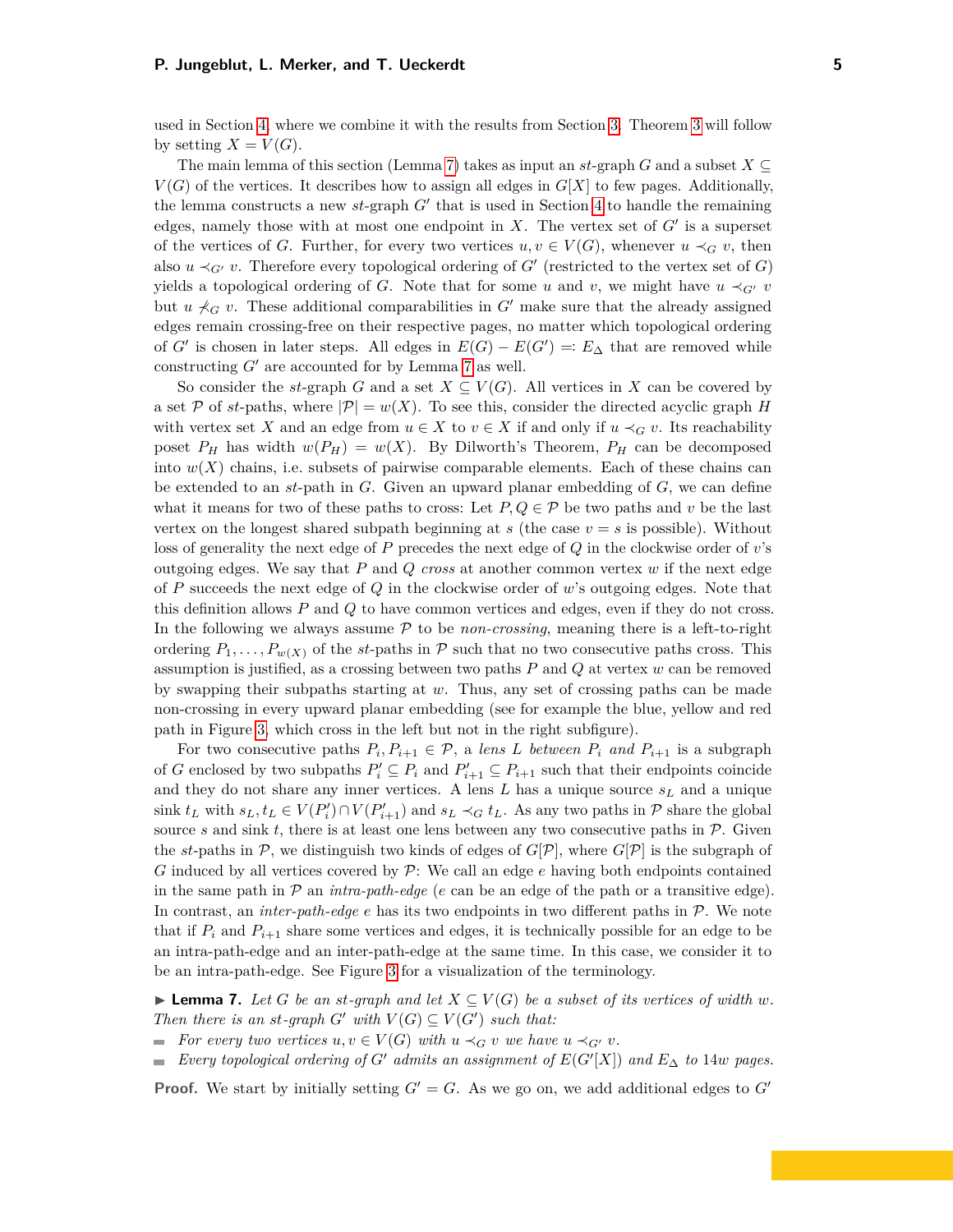<span id="page-5-0"></span>

**Figure 3** Left: An *st*-graph *G* with three paths covering the subset  $X \subseteq V(G)$  of all labeled vertices. Right: The same graph with three non-crossing paths covering *X*. All colored edges as well as  $(a, q)$ ,  $(e, t)$ ,  $(c, h)$ ,  $(b, f)$  and  $(f, i)$  are intra-path-edges. On the other hand,  $(b, c)$  and  $(c, f)$  are inter-path-edges. The two shaded regions are the two lenses between the yellow and the red path.

and subdivide existing ones. Thus at the end  $G'$  is a supergraph of a subdivision of  $G$  and all reachabilities of  $G$  are maintained. All edges of  $G$  not in  $G'$  (exactly the ones that are subdivided) form the set  $E_{\Delta}$ .

As *X* has width *w*, there is a set  $\mathcal{P} = \{P_1, \ldots, P_w\}$  of non-crossing *st*-paths in *G'* covering all vertices of *X*. Note that whenever we subdivide an edge on some path  $P \in \mathcal{P}$ , the new subdivision vertex and its two incident edges are added to *P* (replacing the subdivided edge). This way, the subgraph  $G'[\mathcal{P}]$  induced by the paths in  $\mathcal P$  is well-defined at every step. Let the paths be numbered such that  $P_i$  is to the left of  $P_j$  whenever  $i < j$ . Let  $P_i, P_{i+1} \in \mathcal{P}$  be two consecutive paths in the left-to-right ordering and let *L*1*, L*<sup>2</sup> be two lenses between them. For  $j = 1, 2$ , let  $s_j$  and  $t_j$  denote the source, respectively the sink, of  $L_j$ . By definition,  $s_j$ and  $t_j$  are the only vertices bounding  $L_j$  common to both  $P_i$  and  $P_{i+1}$ . Thus we can assume without loss of generality that  $s_1 \prec_{G'} t_1 \preccurlyeq_{G'} s_2 \prec_{G'} t_2$ . We conclude that in every topological ordering of  $G'$  two edges from different lenses of  $P_i$ ,  $P_{i+1}$  do not cross, allowing us to deal with each lens separately and to reuse the same set of pages for all lenses between  $P_i$  and  $P_{i+1}$ .

For a single lens *L* between  $P_i$  and  $P_{i+1}$  we partition the inter-path-edges in *L* into  $E_L$ (oriented from  $P_i$  to  $P_{i+1}$ ) and  $E_L$  (oriented from  $P_{i+1}$  to  $P_i$ ). From the planarity of *G'* we obtain a bottom-to-top ordering  $e_1, \ldots, e_\ell$  of the inter-path-edges, i.e., we order them by their endpoints along  $P_i$ , using the endpoints on  $P_{i+1}$  as a tie-breaker.

Before we actually assign the edges to pages, let us give a short overview over the strategy: We will consider the inter-path-edges in  $\overrightarrow{E_L}$  and  $\overleftarrow{E_L}$  separately, distributing their edges (and all edges that are subdivided in the process) to six pages each. This results in a total of twelve pages for all lenses between two consecutive paths  $P_i$  and  $P_{i+1}$ . We will finish the proof by observing that each path itself (possibly with its subdivided edges) requires just two more pages. As there are *w* paths, this adds up to  $2w + 12(w - 1) \leq 14w$  pages.

In the following we only consider the inter-path-edges in  $\overrightarrow{E_L}$ , the case for  $\overleftarrow{E_L}$  works symmetrically. Some of these edges may be transitive in  $G'[\mathcal{P}]$ . We observe that for every transitive edge *e* there is a non-transitive edge  $f = (v_j, w_j)$  such that *e* is either incident to  $v_j$ and above  $f$ , or incident to  $w_j$  and below  $f$  (above and below refer to the bottom-to-top ordering of the inter-path-edges). See on the left of Figure [4](#page-6-0) for some examples of transitive and non-transitive inter-path-edges.

Let  $(v_1, w_1), \ldots, (v_k, w_k)$  be the subset of all inter-path-edges in  $\overrightarrow{E_L}$  that are non-transitive in  $G'[\mathcal{P}]$  ordered from bottom to top. We observe that these edges form a matching, as otherwise at least one of them would be transitive. Now subdivide each  $e_j = (v_j, w_j)$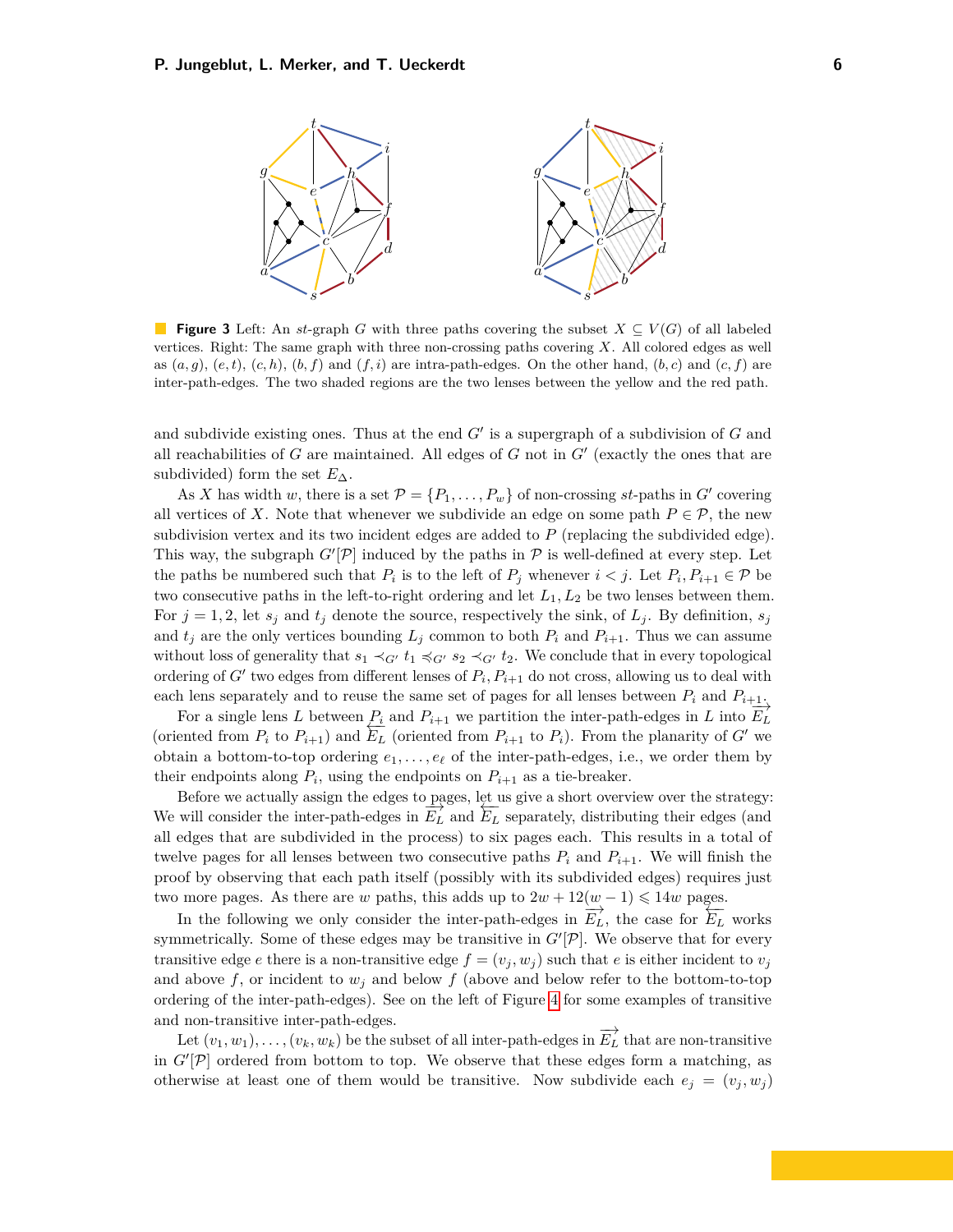<span id="page-6-0"></span>

**Figure 4** Left: Several inter-path-edges between  $P_i$  and  $P_{i+1}$ . Only the solid ones are non-transitive in *G'*[*P*]. Right: The comparability between  $w'_j$  and  $v'_j$  was achieved by adding a  $w'_j$ - $v'_j$ -path. To preserve that *G*<sup>'</sup> is a planar *st*-graph, all intersected edges are subdivided at the intersections. Further the comparability  $w_{j+1} \prec_{G} v_{j+3}$  is highlighted. Note that the dashed edges may have only one endpoint in  $P_i$  or  $P_{i+1}$ .

with  $j \in \{1, \ldots, k\}$  in *G*<sup> $\prime$ </sup> and call the subdivision vertex  $u_j$ . Further subdivide the edge of  $P_i$  outgoing from  $v_j$  and the edge of  $P_{i+1}$  incoming to  $w_j$  in  $G'$  calling the subdivision vertices  $v'_j$  and  $w'_j$ , respectively. By upward planarity,  $v'_j \nprec_{G'} w'_j$  and thus adding a directed path from  $w'_{j}$  to  $v'_{j}$  in  $G'$  (which we shall do next) maintains the acyclicity of  $G'$ . Additionally we ensure that  $G'$  remains a planar  $st$ -graph (and thus upward planar) with this new directed path (see the right of Figure [4\)](#page-6-0): Call  $E_{w,j}$  the set of edges incoming to  $w_j$  in clockwise order between  $(w'_j, w_j)$  and  $(u_j, w_j)$ . Subdivide each edge in  $E_{w,j}$  once and add a path from  $w'_{j}$  to  $u_{j}$  through the subdivision vertices in clockwise order. Analogously,  $E_{v,j}$  contains the edges outgoing from  $v_j$  between  $(v_j, u_j)$  and  $(v_j, v'_j)$  in counterclockwise order. We subdivide all edges in  $E_{v,j}$  and extend the new path from  $u_j$  to  $v'_j$  through all subdivision vertices in counterclockwise order. Now  $w'_j \prec_{G'} v'_j$ , as desired. Note that  $E_\Delta$  consists of all edges that were subdivided in *G*. This includes all inter-path-edges and additionally some intra-path-edges and those edges incident to  $v_j$  or  $w_j$  with only one endpoint in  $P$ .

We now assign the edges in  $G'[\mathcal{P}]$  and  $E_{\Delta}$  to pages. Note that all edges of  $G'[\mathcal{P}]$  are interpath-edges or intra-path-edges as both their endpoints are in  $\mathcal{P}$ . The edges in  $E_{v,j} \cup \{e_j\}$  form a star centered at  $v_j$ , so they can all be assigned to the same page in any topological ordering. Further, all of these edges have  $v_j$  as their lower endpoint. In an upward planar drawing of  $G'$ , all edges in  $E_{v,j}$  are inside the subregion of *L* enclosed by  $P_i$  and  $P_{i+1}$  to the sides and the subdivided  $e_j$  and  $e_{j+1}$  to the bottom and top. Thus in every topological ordering of  $G'$  they end at  $w_{j+1}$  or earlier and thus before  $v_{j+3}$  (because  $w_{j+1} \prec_{G'} w'_{j+2} \prec_{G'} v'_{j+2} \prec_{G'} v_{j+3}$ , see the red path in the right of Figure [4\)](#page-6-0). Therefore the star centered at  $v_j$  can be embedded on the same page as the star centered at  $v_{j+3}$ . Generalizing this observation, we assign  $E_{v,j} \cup \{e_j\}$ to a page  $Q_{i,i+1}^r$  where  $r$  is the remainder of  $j$  divided by 3. With a symmetric argument all edges in  $E_{w,j}$  can be assigned to three more pages  $Q_{i+1,i}^r$ .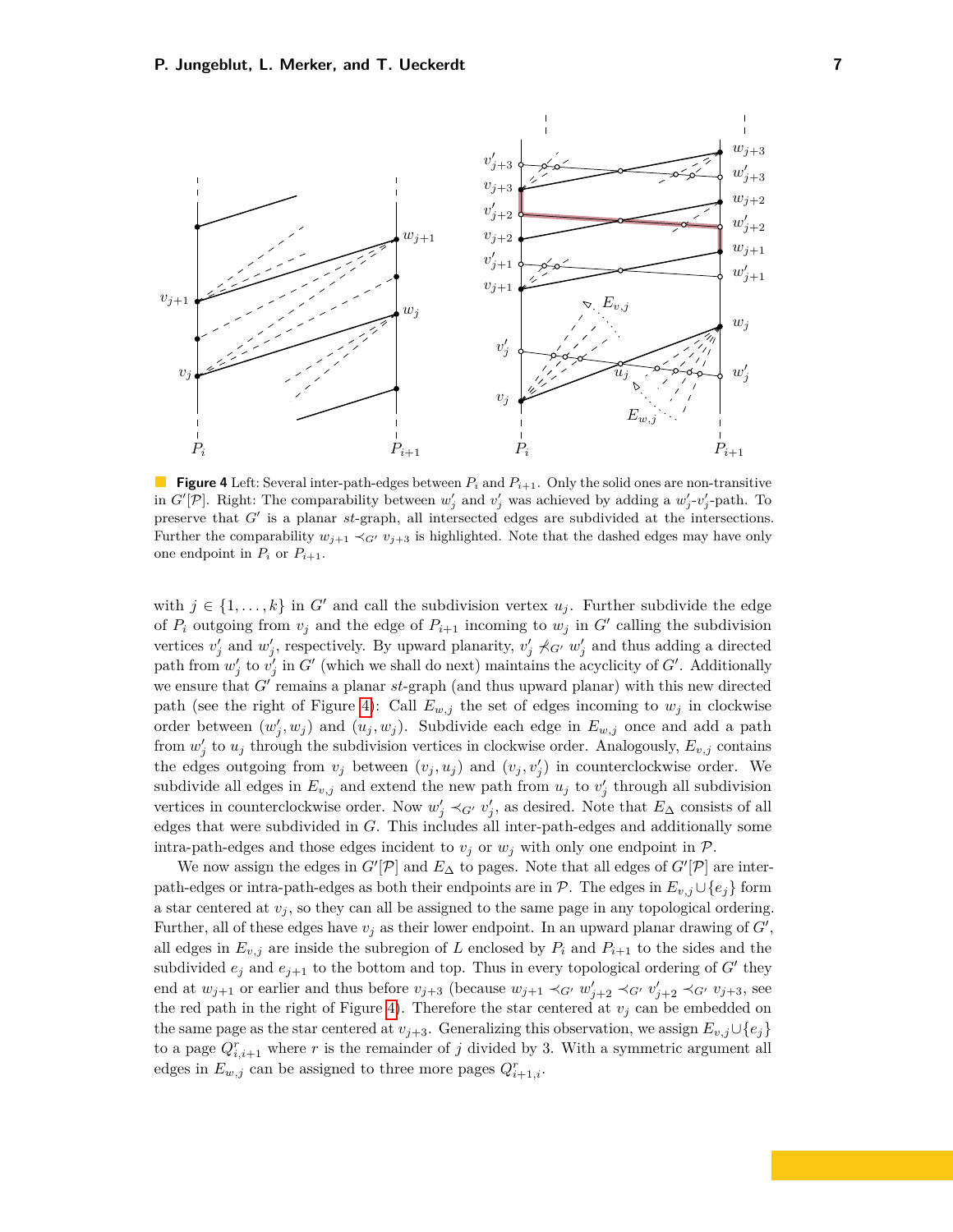The intra-path-edges are left to be embedded. Each path  $P \in \mathcal{P}$  (including the added subdivision vertices) induces a planar directed Hamiltonian graph  $H_P \subseteq G'$ . The edges lost while subdividing can be added to *H<sup>P</sup>* such that it remains planar and Hamiltonian. Therefore all intra-path-edges (of *G* and *G'*) can be assigned to two further pages  $Q_i^1$  and  $Q_i^2$ in any topological ordering of  $G'$  [\[9\]](#page-18-0).

Let us recap, that we use twelve pages for the inter-path-edges between any two consecutive paths in P and two pages per path for the intra-path-edges. In total we get that  $2w + 12(w 1) \leq 14w$  pages suffice for every topological ordering of *G'*. . **Julian Communication** 

As mentioned above, Theorem [3](#page-3-4) now follows as a direct corollary from Lemma [7](#page-4-0) by choosing  $X = V(G)$ . Let us remark that a more careful argumentation leads to a slightly better result. We are able to show that for every *st*-graph *G* we have  $pn(G) \leq 4w(G) - 2$  by using a different strategy to embed the inter-path-edges. However we were not able to show the more general statement of Lemma [7](#page-4-0) (which we need in Section [4\)](#page-9-0) with this approach and hence omit this improvement of Theorem [3](#page-3-4) here.

# <span id="page-7-0"></span>**3 Bounded Height**

In this section, we prove Theorem [4,](#page-3-5) which bounds the page number of any *st*-graph in terms of its height. Recall that the height  $h(X)$  of a subset  $X \subseteq V(G)$  of the vertex set of an *st*-graph *G* is the largest number of vertices in *X* that are pairwise comparable in *G*. In combination with Lemma [7](#page-4-0) from the previous section, the following lemma is central in the proof of our sublinear bound on the page number of upward planar graphs in terms of the number of vertices. As in Lemma [7,](#page-4-0) we prove a stronger statement than Theorem [4](#page-3-5) by considering arbitrary subsets *X* of vertices of the graph.

<span id="page-7-1"></span>► **Lemma 8.** *Let G be an st-graph and let*  $X \subseteq V(G)$  *be a subset of its vertices of height h*. *Then G admits a topological vertex ordering such that the size of every twist consisting of edges with at least one endpoint in X is at most* 4*h.*

**Proof.** Di Battista, Tamassia, and Tollis [\[15\]](#page-18-16) showed that for every *st*-graph, there is a *dominance drawing*: This is a planar drawing such that between any two vertices *u* and *v*, there is a path from *u* to *v* if and only if  $x(u) \leq x(v)$  and  $y(u) \leq y(v)$ , where  $x(w)$  and  $y(w)$ denote the *x*-coordinate and *y*-coordinate of a vertex *w*, respectively (see Figure [5\)](#page-8-0). Let  $\lt_x$ denote the vertex ordering that is given by increasing *x*-coordinates, in case of ties, we define  $u <sub>x</sub> v$  if  $y(u) < y(v)$ . Symmetrically, we define  $u <sub>y</sub> v$  if and only if  $y(u) < y(v)$  or if  $y(u) = y(v)$  and  $x(u) < x(v)$ . We also write  $v >_x u$  and  $v >_y u$  instead of  $u <_x v$  and  $u <_y v$ , respectively. Most importantly, we observe that

<span id="page-7-2"></span>
$$
u \prec_G v \iff u \prec_x v \text{ and } u \prec_y v. \tag{1}
$$

Now we take  $\lt_x$  as the linear vertex ordering for G and consider a largest twist  $a_1 \lt_x$  $\cdots \leq_{x} a_{k} \leq_{x} b_{1} \leq_{x} \cdots \leq_{x} b_{k}$  consisting of edges in *G* with at least one endpoint in *X*. That is,  $(a_i, b_i) \in E(G)$  and we have  $a_i \in X$  or  $b_i \in X$  for  $i = 1, \ldots, k$ . We assume for the sake of contradiction that  $k > 4h$ . By pigeonhole principle, more than  $k/2$  of the  $a_i$ 's are in *X* or more than  $k/2$  of the  $b_i$ 's are in *X*. Assume the first, the latter case works symmetrically. The symmetric case is shown in Figure [6](#page-8-1) (right). Without loss of generality, we have  $a_1, \ldots, a_{k'} \in X$ , where  $k' > 2h$ . Consider the elements  $a_1, \ldots, a_{k'}$  and their ordering with respect to  $\lt_y$ . As  $k' > 2h$ , by the Erdős-Szekeres theorem there exists at least one of the following: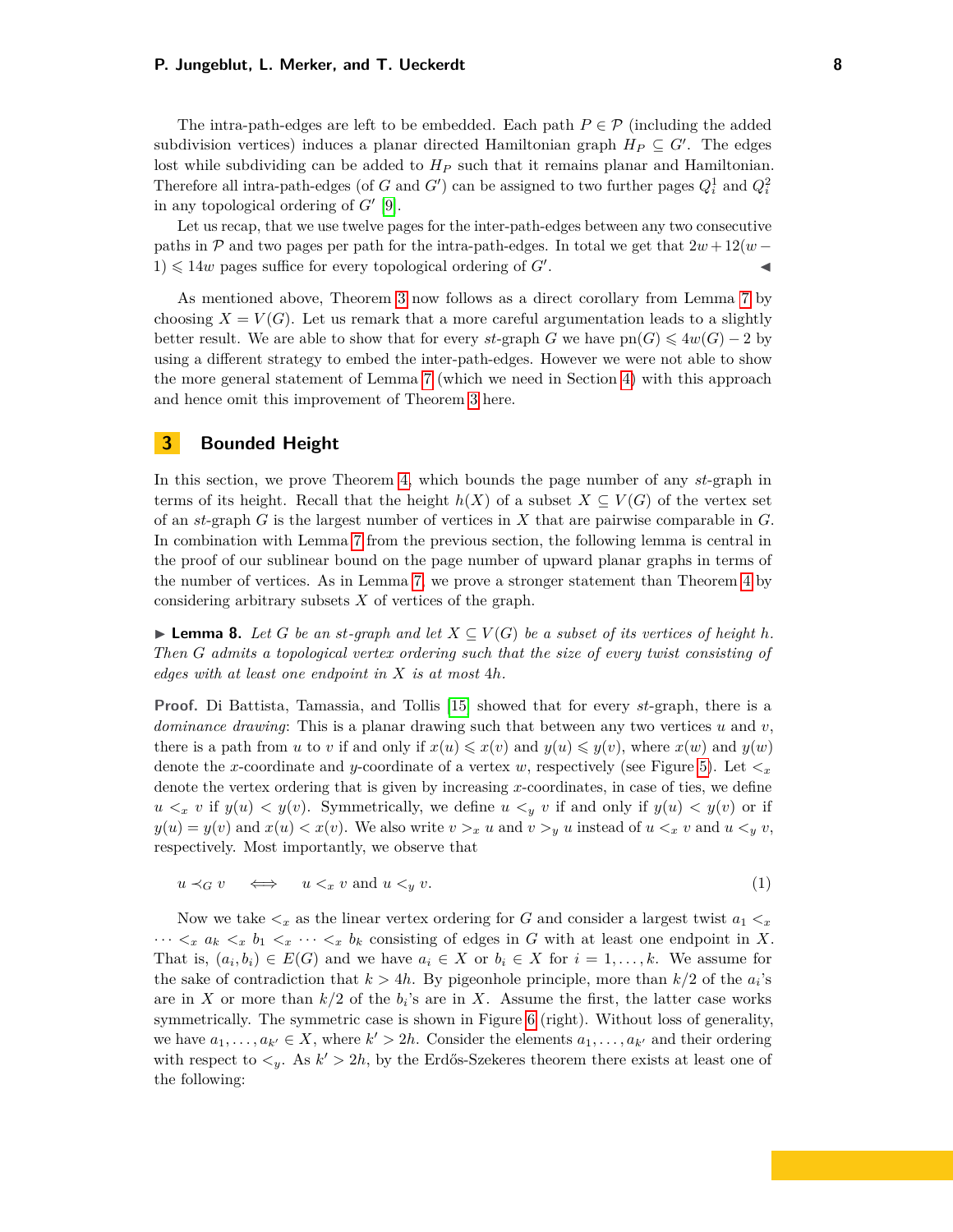<span id="page-8-0"></span>

**College Figure 5** A dominance drawing (left) and the same graph with spine ordering  $\lt_x$  (right). Transitive edges are drawn dashed for better readability.

<span id="page-8-1"></span>

**Figure 6** The situation for the final contradiction in the proof of Lemma [8,](#page-7-1) where  $a_{i_1} > y a_{i_2} > y a_{i_3}$ (left), respectively  $b_{i_1} > y$   $b_{i_2} > y$   $b_{i_3}$  (right, symmetric case with  $b_1, \ldots, b_{k'} \in X$ ), by Erdős-Szekeres.

- a sequence  $i_1 < \cdots < i_{h+1}$  of indices with  $a_{i_1} <sub>y</sub> \cdots <sub>y</sub> a_{i_{h+1}}$
- $\blacksquare$  a sequence  $i_1 < i_2 < i_3$  of indices with  $a_{i_1} >_y a_{i_2} >_y a_{i_3}$

The first case would give together with [\(1\)](#page-7-2) that  $a_{i_1} \prec \cdots \prec a_{i_{h+1}}$ , i.e.,  $h+1$  pairwise comparable vertices in *X*, a contradiction. Thus, we have the second case: Three vertices  $a_{i_1}, a_{i_2}, a_{i_3}$  with opposing ordering with respect to  $\lt_x$  and  $\lt_y$ , as illustrated in Figure [6.](#page-8-1) Together we have that  $a_{i_2} <_{x} a_{i_3} <_{x} b_{i_1} <_{x} b_{i_2}$  and  $a_{i_3} <_{y} a_{i_2} <_{y} a_{i_1} <_{y} b_{i_1}$ . On one hand, this implies with [\(1\)](#page-7-2) that  $a_{i_3} \prec b_{i_1}$  and hence there is a path *P* in *G* from  $a_{i_3}$  to  $b_{i_1}$  that is monotone in *x*- and *y*-coordinates, i.e., *P* lies entirely inside the axis-aligned rectangle *R* spanned by the elements  $a_{i_3}$  and  $b_{i_1}$ , see Figure [6.](#page-8-1) On the other hand, the edge  $e = (a_{i_2}, b_{i_2})$ crosses through the rectangle *R* from left to right. Note that edge *e* indeed lies below  $b_{i_1}$  as it does not cross the edge  $(a_{i_1}, b_{i_1})$ . We conclude that edge *e* crosses path *P*, which contradicts the planarity of the drawing.

Choosing  $X = V(G)$ , Lemma [8](#page-7-1) gives a topological ordering of any *st*-graph G whose maximum twist size is linear in its height. Together with Observation [1,](#page-3-1) this proves Theorem [4.](#page-3-5) We remark that for  $X = V(G)$  we can strenghten the analysis above to tn $(G) \le 2h$ : As all edges have both endpoints in *X*, we do not need to apply the pigeonhole principle to get that at least half the twisting edges have their lower (or equally their upper) endpoint in *X*, thus saving a factor of 2.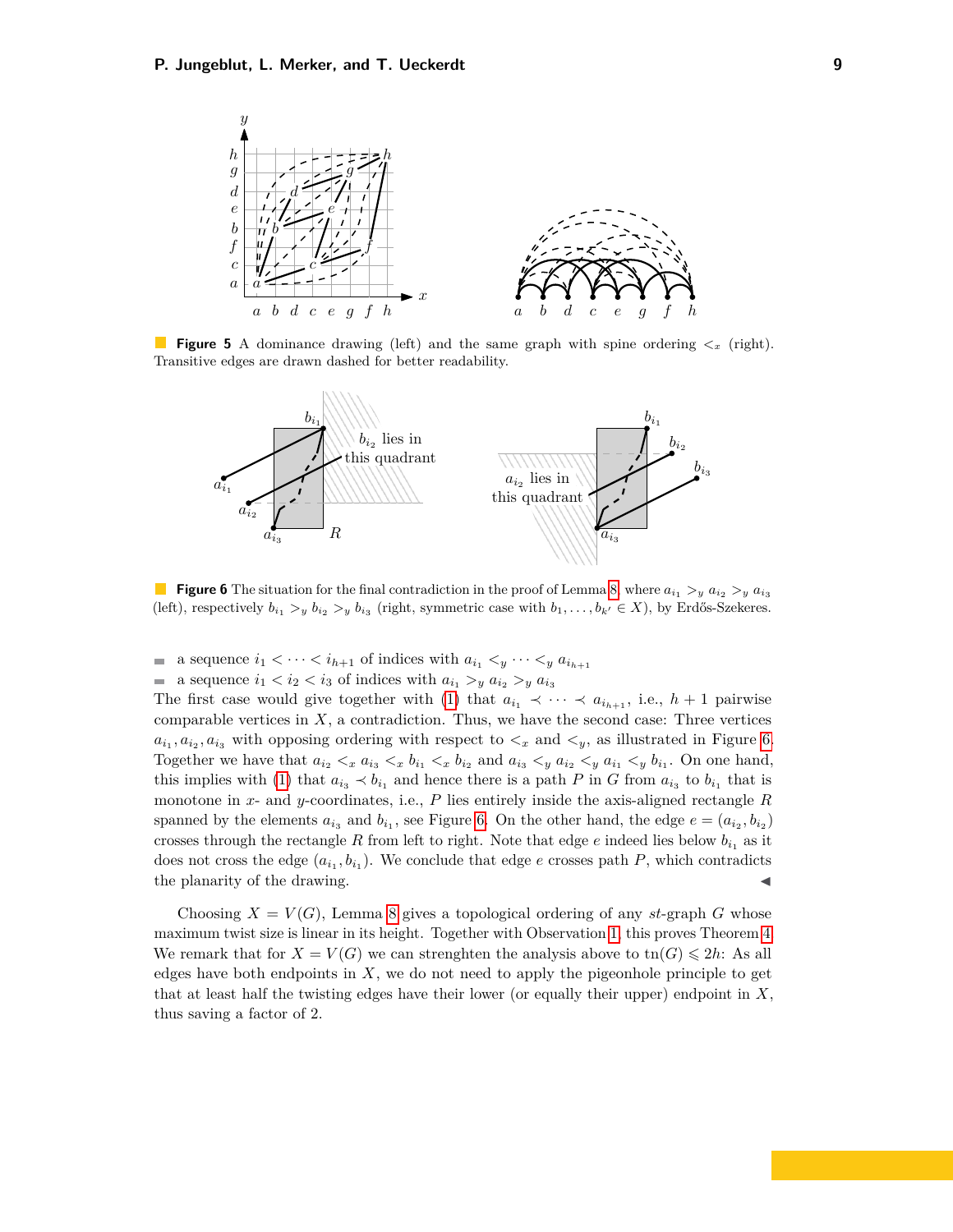### <span id="page-9-0"></span>**4 Bound in Terms of the Number of Vertices**

In this section we combine our approaches of bounding the page number in terms of width and height and obtain the first sublinear upper bound on the page number of upward planar graphs and planar posets. We prove Theorem [5](#page-3-6) which states that the page number of *n*-vertex upward planar graphs is  $\mathcal{O}(n^{2/3} \log^{2/3}(n)).$ 

**Proof of Theorem [5.](#page-3-6)** Let *G* be an *n*-vertex upward planar graph. Without loss of generality we may assume that *G* is an *st*-graph [\[26\]](#page-19-12). We first identify vertices that can be covered by few long directed paths and use Lemma [7](#page-4-0) to embed the subgraph induced by these paths. We then apply Lemma [8](#page-7-1) to the remaining vertices to find a topological ordering that admits an assignment of the remaining edges to few pages. However, as Lemma [7](#page-4-0) introduces new directed reachabilities to the graph, we have to pick the first vertex set in a sequential way.

We construct a sequence  $G_0, G_1, \ldots$  of graphs and a sequence  $L_0 \subseteq L_1 \subseteq \ldots$  of sets containing the vertices of "long" directed paths in the respective graphs, starting with  $G_0 = G$ and  $L_0 = \emptyset$ . We thereby ensure that  $V(G_i) \subseteq V(G_{i+1})$  and that the width of  $L_i$  in  $G_i$  is at most *i* for each  $i \geq 0$ . Let  $\ell = n^{2/3} / \log^{1/3}(n)$ ; we use this threshold to decide which paths are considered *long paths*. For ease of notation, let  $E_{\Delta}(i, i + 1) = E(G_i) - E(G_{i+1})$  denote the set of edges of  $G_i$  that is removed when defining the next graph  $G_{i+1}$ . We write  $G[X]$ for the subgraph that is induced by  $X \cap V(G)$ , where X is a set of vertices of  $G_i$  which may include vertices that are not in *G*.

Assume that  $G_i$  and  $L_i$  are already defined and that there is an *st*-path  $P$  in  $G_i$  that contains at least  $\ell$  vertices of *G* that are not contained in  $L_i$ . We include the vertices of *P* in the next set  $L_{i+1}$ . That is, we define  $L_{i+1} = L_i \cup V(P)$ . Note that adding the vertex set of a directed path to a set of vertices increases the width by at most 1. Hence, the width of  $L_{i+1}$ in  $G_i$  is at most  $i+1$ . Now apply Lemma [7](#page-4-0) to  $G_i$  and  $L_{i+1}$  and obtain an  $st$ -graph  $G_{i+1}$  with *V*(*G*<sup>*i*</sup>) ⊆ *V*(*G*<sub>*i*+1</sub>). By Lemma [7,](#page-4-0) every topological ordering of  $G$ <sup>*i*+1</sup> admits an assignment of  $E(G_{i+1}[L_{i+1}]) \cup E_{\Delta}(i, i+1)$  to  $14(i+1)$  pages. As  $L_{i+1}$  can be covered by  $i+1$  paths in  $G_i$ , the same holds in  $G_{i+1}$  as the reachabilities are preserved. Thus, the width of  $L_{i+1}$ in  $G_{i+1}$  is at most  $i+1$ .

Let *t* denote the largest *i* for which  $G_i$  and  $L_i$  are defined, i.e., there is no path in  $G_t$ that contains at least  $\ell$  vertices of the initial graph *G* that are not covered by  $L_t$ . Note that  $t \le n/\ell = n^{1/3} \log^{1/3}(n)$ , because we add at least  $\ell$  vertices of *G* in each round. We claim that every topological ordering of  $G_t$  restricted to  $V(G)$  admits an assignment of the edges of  $G[L_t]$  to  $\mathcal{O}(t^2)$  pages. To this end, fix an arbitrary topological ordering  $\lt_t$  of  $G_t$ and consider the restriction  $\lt$  of  $\lt_t$  to the vertex set of *G*. Observe that  $\lt$  is a topological ordering of *G* as directed reachabilities in *G* are maintained in  $G_t$ . For  $i = 0, \ldots, t-1$ , let  $\mathcal{Q}_{i,i+1}$  denote the set of  $14(i+1)$  pages used by Lemma [7](#page-4-0) when applied to  $G_i$ . We restrict the pages to contain only edges of *G*. Observe that the edges in  $E_{\Delta}(i, i + 1) \cap E(G)$  are embedded in some page of  $\mathcal{Q}_{i,i+1}$  for each  $i = 0, \ldots, t-1$ . Now, let  $E_t$  denote the remaining edges of  $G[L_t]$ . Note that these edges are contained in  $G_t[L_t]$  and thus are embedded in some page of  $\mathcal{Q}_{t-1,t}$  by Lemma [7.](#page-4-0) We conclude that the union of all  $\mathcal{Q}_{i,i+1}$  covers all edges of  $G[L_t]$  with  $\sum_{i=0}^{t-1} |Q_{i,i+1}| = \sum_{i=0}^{t-1} 14(i+1) = 7t(t+1)$  pages.

It is left to embed the set *E<sup>S</sup>* of edges in *G* that are also contained in *G<sup>t</sup>* and have at most one endpoint in  $L_t$ , i.e., at least one endpoint in  $S = V(G) - L_t$ . Recall that there is no path in  $G_t$  with at least  $\ell$  vertices of  $G$  that are not contained in  $L_t$ , i.e., the height of  $S$  in  $G_t$  is less than  $\ell$ . Applying Lemma [8](#page-7-1) to *S* and  $G_t$  yields a topological ordering  $\lt_t$  of  $G_t$  such that the edges in  $E<sub>S</sub>$  form twists of size at most  $4\ell$ . By Observation [2,](#page-3-2) the same vertex ordering admits an assignment of the edges in  $E_S$  to  $\mathcal{O}(\ell \log(n))$  pages. Restricting  $\lt_t$  to G and combining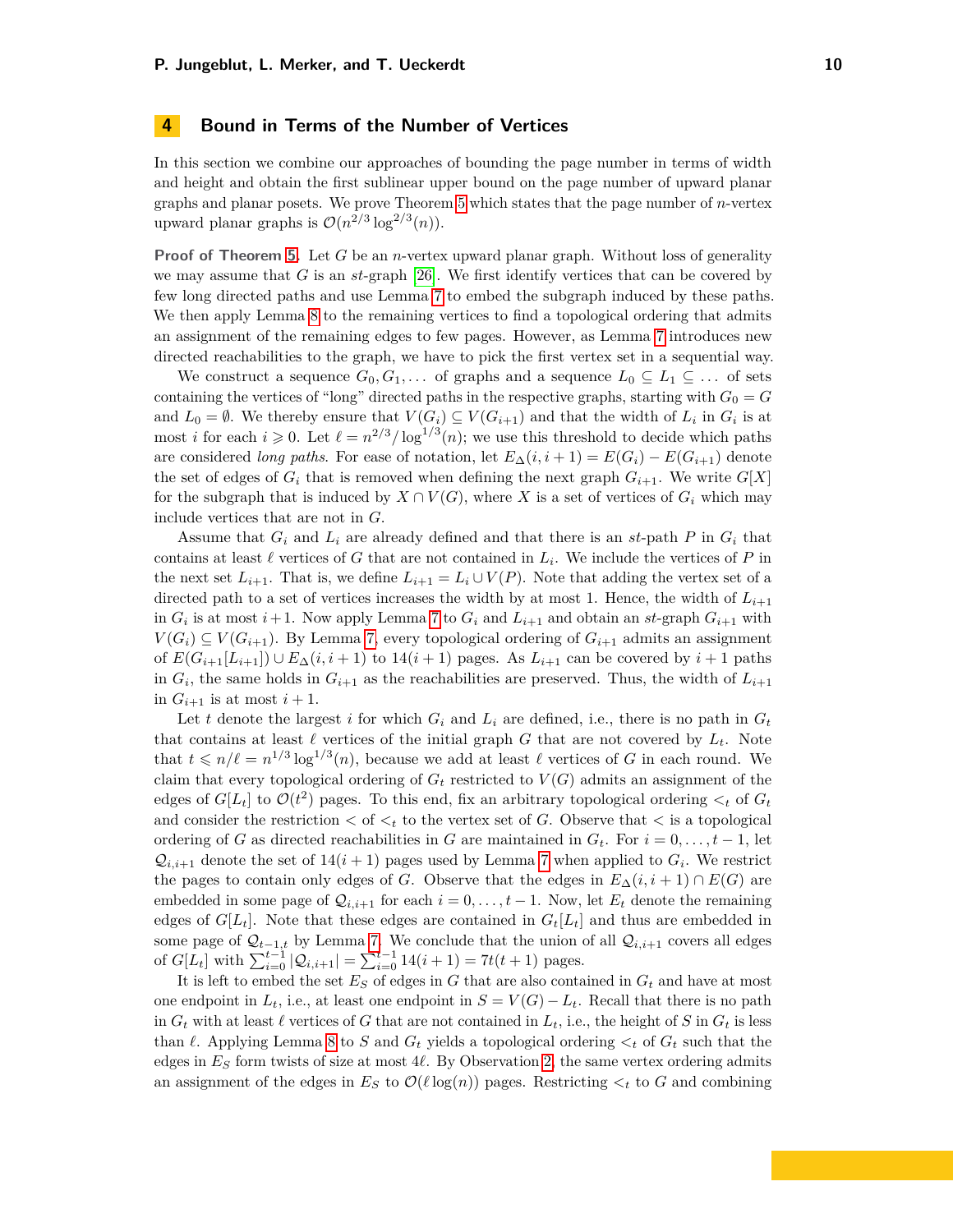<span id="page-10-0"></span>

 $\mathcal{L}_{\mathcal{A}}$ **Figure 7** A 4-fence from  $v_1$  to  $w_4$  and a topological ordering with  $w_4 < v_1$  yielding a 4-twist. Note that  $(v_1, w_1), \ldots, (v_4, w_4)$  are edges, while all other shown reachabilites may be due to paths.

the page assignment of  $E<sub>S</sub>$  with the page assignment of  $G[L<sub>t</sub>]$ , we obtain a book embedding of *G* with  $\mathcal{O}(\ell \log(n) + t^2) = \mathcal{O}(n^{2/3} \log^{2/3}(n))$  pages (recall that  $\ell = n^{2/3} / \log^{1/3}(n)$  and  $t \leqslant n/\ell = n^{1/3} \log^{1/3}$  $(n).$ 

In view of Lemma [8](#page-7-1) which bounds the twist number instead of the page number, the question arises whether our bound in terms of the number of vertices can be decreased by improving this step. We point out that (asymptotically) it does not make a difference whether we use Observation [2](#page-3-2) giving a bound of  $\mathcal{O}(\ell \log(n))$  pages for  $E_S$  or the result by Davies [\[12\]](#page-18-14) which gives  $\mathcal{O}(\ell \log(\ell))$  instead. We also remark that by choosing  $\ell = n^{2/3}$ , we obtain that every upward planar graph admits a topological vertex ordering whose maximum twist size is  $\mathcal{O}(n^{2/3})$ . That is, any improvement in bounding the page number of upward planar graphs in terms of their twist number also improves our result. Such an improvement, however, needs to make use of the structure of the graph and the constructed vertex ordering as Davies' result is asymptotically tight.

## **5 Lower Bound**

Recall that the twist number  $\text{tn}(G)$  of a directed acyclic graph G is the maximum k for which every topological ordering of *G* contains *k* pairwise crossing edges. In this section, we construct an upward planar graph whose twist number, and therefore in particular its page number, is at least 5. This improves on the previously best known bound of an upward planar graph that requires four pages (but has twist number 3) by Hung [\[24\]](#page-19-7). We remark that the second author [\[28\]](#page-19-14) improved on our upward planar graph by transforming it into a planar poset whose twist number and page number are at least 5.

We identify a structure that can lead to large twists if the spine ordering is not chosen carefully. By adding additional edges, any topological ordering of the augmented graph avoids these twists. For  $k \geq 2$ , a *k-fence (from*  $v_1$  *to*  $w_k$ ) consists of 2*k* distinct vertices *v*<sub>1</sub> ≺ · · · ≺ *v<sub>k</sub>* and *w*<sub>1</sub> ≺ · · · ≺ *w<sub>k</sub>* together with the edges  $(w_i, v_i)$  for each  $i = 1, ..., k$ . The edges (*w<sup>i</sup> , vi*) are called *fence edges*. If *k* is not important, we simply say *fence*. Figure [7](#page-10-0) (left) shows a 4-fence. Observe that  $v_1$  and  $w_k$  are not necessarily comparable. However, we show that  $v_1$  must preceed  $w_k$  in every spine ordering that has no  $k$ -twist. By transitivity, every  $v \preccurlyeq v_1$  must therefore also preceed every  $w \succcurlyeq w_k$ .

<span id="page-10-1"></span> $\triangleright$  **Observation 9.** Every topological ordering of a *k*-fence from  $v_1$  to  $w_k$  in which  $w_k < v_1$ *has a k-twist.*

**Proof.** Assuming  $w_k < v_1$ , we obtain  $w_1 < \cdots < w_k < v_1 < \cdots < v_k$  as the unique topological ordering. Hence, the fence edges form a *k*-twist. See Figure [7](#page-10-0) (right) for an  $\blacksquare$ illustration.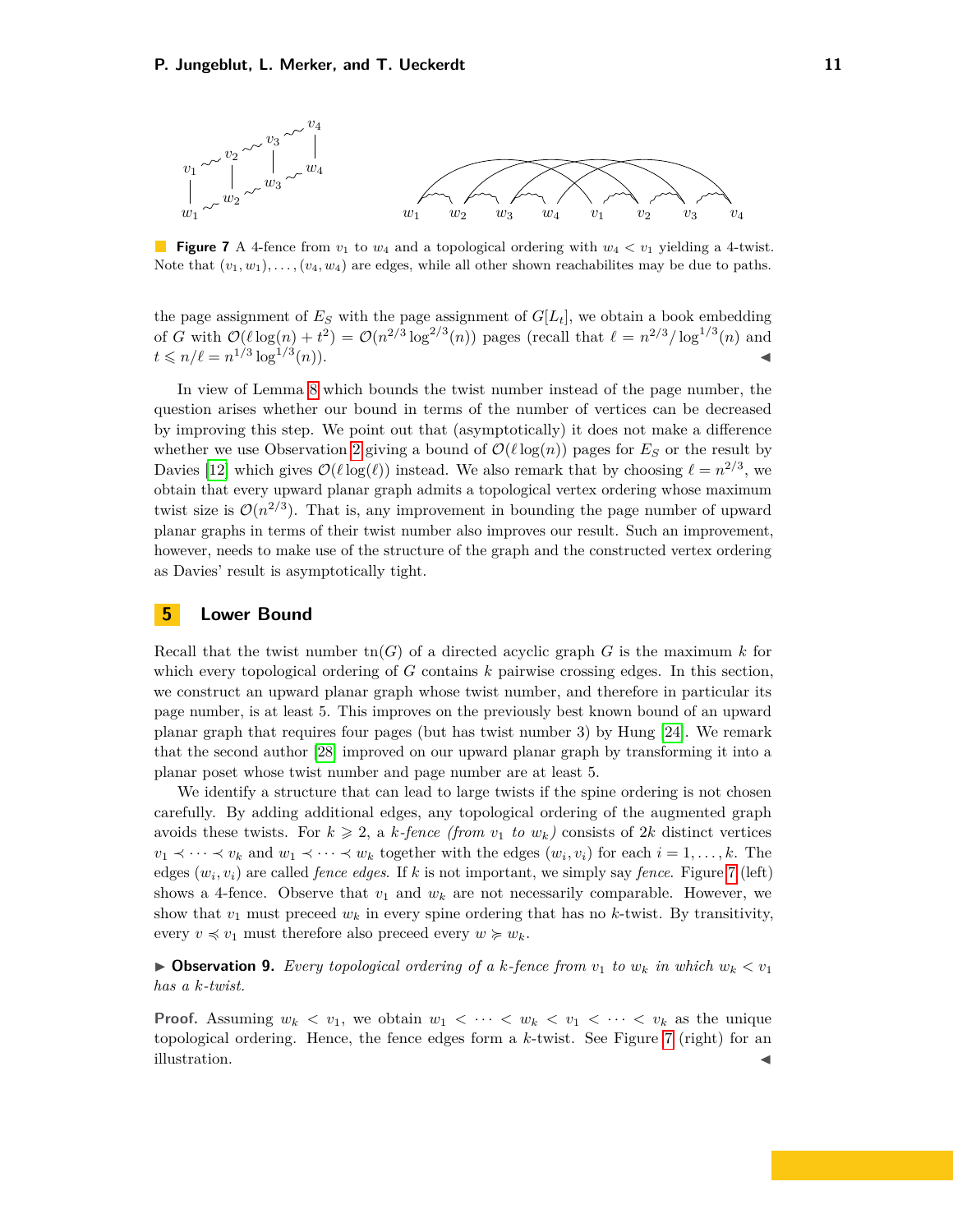<span id="page-11-0"></span>

**Figure 8** Examples of  $G_3^*$ . The edges in  $E(G_3^*) - E(G)$  are drawn thick and the 3-fences are highlighted. Left: Taking a topological ordering of  $G_3^*$  shows that  $\text{tn}(G) \leq 2$ . Middle:  $G_3^*$  is not acyclic and hence  $\text{tn}(G) > 2$ . Right:  $G_3^* = G$  as there is no 3-fence, but still  $\text{tn}(G) > 2$ .

Given an upward planar graph *G*, we augment it with additional edges that indicate how to avoid the *k*-twists that otherwise are present in *k*-fences. Let  $k \geq 2$  and consider a *k*-fence from  $v_1$  to  $w_k$  in *G* such that  $v_1 \nless w_k$ . We add a new edge  $(v_1, w_k)$  forcing  $v_1 < w_k$ , as every topological ordering with  $w_k < v_1$  yields a *k*-twist (Observation [9\)](#page-10-1). Since adding edges increases the set of reachabilities in *G*, new fences might emerge with each newly added edge. Here we consider only fences for which the fence edges  $(v_i, w_i)$  for  $i = 1, \ldots, k$  are edges of the original graph *G*, whereas the reachabilities along the two paths  $v_1 \prec \cdots \prec v_k$ and  $w_1 \prec \cdots \prec w_k$  might consist (partly) of new edges. We continue adding new edges to each current and future *k*-fence. This process terminates, as there is only a finite number of possible comparabilities between the unchanged number of vertices The resulting graph is denoted by  $G_k^*$  and contains no *k*-fence from  $v_1$  to  $w_k$  with  $v_1 \nless w_k$ .

Let us refer to Figure [8](#page-11-0) for some illustrative examples. Note that even if *G* is upward planar, then  $G_k^*$  is not necessarily upward planar; possibly not planar, nor even acyclic. We emphasize that the new edges in  $G_k^*$  are not part of  $E(G)$ , and as such, need not be assigned to any page in a book embedding. Their sole purpose is to restrict the set of possible topological orderings of *G* to those of  $G_k^*$ .

Observation [9](#page-10-1) shows that a topological ordering of *G* which is not a topological ordering of  $G_{k+1}^*$  yields a  $(k+1)$ -twist. In particular,  $G_{k+1}^*$  being acyclic is a necessary condition for *G* admitting a *k*-page book embedding.

<span id="page-11-1"></span> $\triangleright$  **Corollary 10.** Every book embedding of a directed acylic graph *G* without a  $(k+1)$ -twist *(in particular every k-page book embedding) uses a topological ordering of*  $G_{k+1}^*$  *as spine ordering.*

However, using a topological ordering of  $G_k^*$  as a spine ordering is not sufficient to avoid  $k$ -twists; see e.g., the right of Figure [8.](#page-11-0) Quite the contrary, we find that for some small  $k$ , the augmented graph  $G_k^*$  might be cyclic and therefore not have any topological ordering at all. And even if  $G_k^*$  is acyclic, choosing any topological ordering of  $G_k^*$  can inescapably lead to arbitrarily large twists (which are not due to fences) even if the graph admits a book embedding with few (but more than *k*) pages. We shall force such a situation in our construction of an upward planar graph with twist number at least 5, which then proves Theorem [6.](#page-3-7)

For any integer  $n > 0$ , we define an  $n \times n$  *upward grid* Grid<sub>n</sub> as follows (see Figure [9\)](#page-12-0). The vertices of Grid<sub>n</sub> are the tuples  $(\ell, r)$  of integers with  $1 \leq \ell, r \leq n$ . The vertices are partitioned into *levels*, where level  $L_h$  contains the vertices  $(\ell, r)$  with  $\ell + r = h$ . The edge set of Grid<sub>n</sub> consists of three subsets. There are *left edges* of the form  $((\ell, r), (\ell + 1, r))$  for each  $r = 1, \ldots, n$  and  $\ell = 1, \ldots, n - 1$ . Symmetrically, the edges  $((\ell, r), (\ell, r + 1))$  for  $\ell = 1, \ldots, n$ and  $r = 1, \ldots, n - 1$  are called *right edges*. Finally, we have edges  $((\ell, r), (\ell + 1, r + 1))$  for  $1 \leq \ell, r \leq n-1$  and call them *vertical edges*.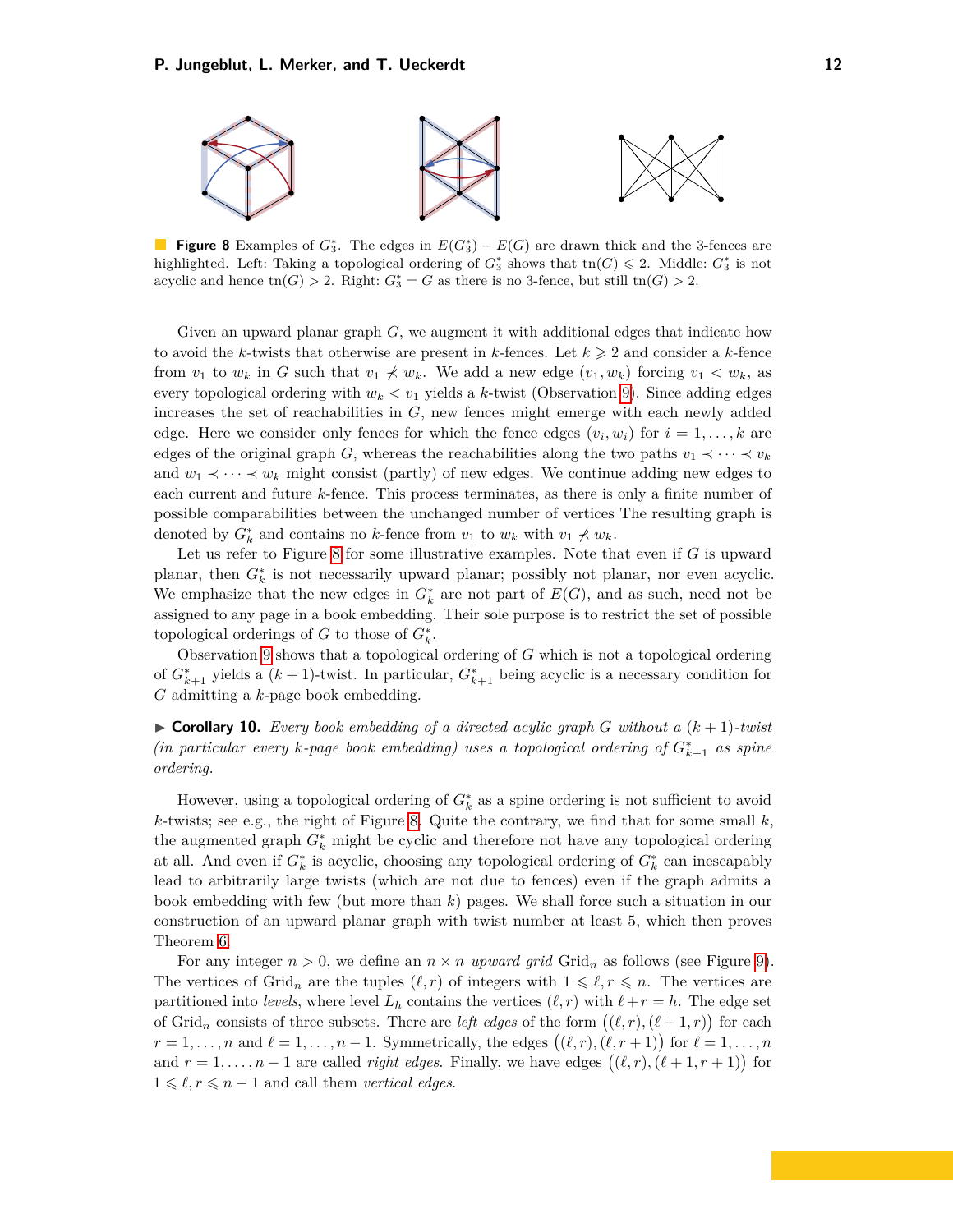<span id="page-12-0"></span>

**Figure 9** A  $4 \times 4$  upward grid with levels  $L_2, \ldots, L_8$ . Consider the vertex  $(2, 2)$ . The first left upper vertex is (3*,* 2), the second left upper vertex is (4*,* 1), the first right upper vertex is (2*,* 3), and the second right upper vertex is (1*,* 4).

<span id="page-12-1"></span>

**Figure 10** Parts of an N-grid with N-vertices  $a = a_{\ell,r}$ ,  $b = b_{\ell,r}$ ,  $c = c_{\ell,r}$ , and  $d = d_{\ell,r}$ , where  $\ell - r$  is even (left), respectively odd (middle).

Consider a vertex  $v = (\ell_v, r_v)$  in some level  $L_h$  of an upward grid. A vertex  $w = (\ell_w, r_w)$ in level  $L_{h+1}$  is called an *i*-th left (right) upper vertex of v if  $\ell_w = \ell_v + i$  ( $r_w = r_v + i$ ). A vertex that is an *i*-th left upper vertex or an *i*-th right upper vertex of *v* is also called an *i-th upper vertex of v*. Note that every vertex in  $L_{h+1}$  is an *i*-th upper vertex of *v* for some  $i > 0$ .

Based on an  $n \times n$  upward grid, we define an  $n \times n$  N-grid, which we denote by  $N_n$ , for any integer  $n > 0$ . We shall show in this section that every  $n \times n$  N-grid has a 5-twist in every topological ordering, provided *n* is large enough. The  $n \times n$  N-grid  $N_n$  contains an  $n \times n$  upward grid Grid<sub>n</sub> as an induced subgraph and an additional vertex in each inner face of Grid*n*. The additional vertices are called *N-vertices*, whereas the vertices that belong to Grid*<sup>n</sup>* are called *grid vertices*. See Figure [10](#page-12-1) for an illustration. Consider two triangles in Grid<sub>n</sub> that share a vertical edge. That is, they consist of vertices  $(\ell, r)$ ,  $(\ell + 1, r)$ ,  $(\ell, r + 1)$ , and  $(\ell + 1, r + 1)$  as shown in Figure [10.](#page-12-1) If  $\ell - r$  is even, then we insert a vertex  $a = a_{\ell,r}$  into the left triangle and add edges  $((\ell, r), a)$ ,  $(a, (\ell + 1, r))$ , and  $(a, (\ell + 1, r + 1))$ . In addition, we insert a vertex  $b = b_{\ell,r}$  together with the edges  $((\ell, r), b)$ ,  $((\ell, r + 1), b)$ , and  $(b, (\ell + 1, r + 1))$  into the right triangle in this case. If  $\ell - r$  is odd, then we insert vertices  $c = c_{\ell,r}$  and  $d = d_{\ell,r}$  into the right, respectively left, triangle and add edges  $((\ell, r), c), (c, (\ell, r+1)), (c, (\ell+1, r+1)), ((\ell, r), d), ((\ell+1, r), d),$  and  $(d, (\ell+1, r+1))$ . The definitions of levels and upper vertices remain as in Grid*n*, the N-vertices do not belong to any level. Observe that every N-grid is upward planar. Whenever we refer to an embedding of an N-grid, we assume the upward grid induced by the grid vertices to be embedded in the canonical way shown in Figure [9](#page-12-0) and the N-vertices to be placed in the respective triangular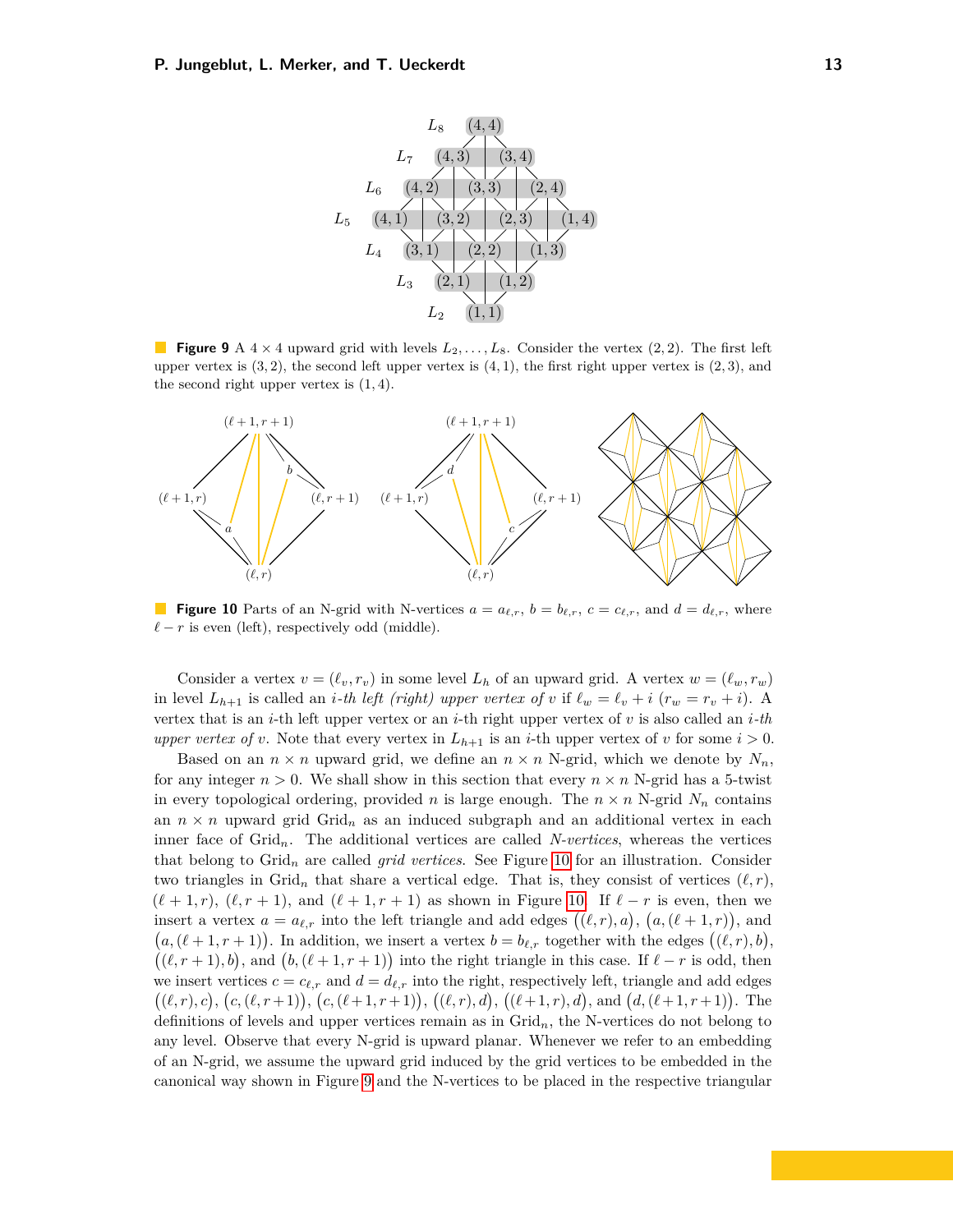inner faces as shown in Figure [10.](#page-12-1)

The rest of this section is devoted to proving that every topological ordering of a sufficiently large N-grid yields a 5-twist. For this, we consider the graph  $N_{n,5}^*$  that results from augmenting  $N_n$  via 5-fences as described above. By Corollary [10,](#page-11-1) every topological ordering of  $N_n$  that is not a topological ordering of  $N_{n,5}^*$  yields a 5-twist. Hence, we only need to consider topological orderings of  $N_{n,5}^*$ . We say that two levels  $L_i, L_j \ (2 \leq i \leq j \leq 2n)$  are *separated* by a topological ordering  $\lt$ , if for all grid vertices  $(\ell_i, r_i) \in L_i$  and  $(\ell_j, r_j) \in L_j$  we have  $(\ell_i, r_i) < (\ell_j, r_j)$ . We write  $L_i < L_j$  in this case. We call a topological ordering  $<$  of an N-grid *level-separating* if it separates every two consecutive levels, i.e., we have  $L_2 < \cdots < L_{2n}$ . We also say that *< separates the levels of the N-grid* in this case. The next lemma shows that we can assume the levels of  $N_n$  to be separated if the vertex ordering is a topological ordering of  $N_{n,5}^*$ .

<span id="page-13-0"></span>**Example 11.** For every  $n > 0$ , there is an  $n' \geq n$  such that for every topological ordering  $\lt$ *of*  $N_{n',5}^*$  *we find a copy of*  $N_n \subseteq N_{n'}$  *whose levels are separated by* <

**Proof.** We choose  $n' = n + 2(n-1)$  and use induction on  $i = 1, ..., n$ . For each *i*, we identify a set of vertices  $V_i \subseteq V(N^*_{n',5})$  such that each grid vertex in  $V_i$  has an outgoing edge to all its *j*-th upper vertices that are contained in  $V_i$  for each  $j = 1, \ldots, i$ . We thereby ensure  $V_i \subseteq V_{i-1}$  for  $i > 1$  and that  $V_i$  induces a copy of  $N_{n+2(n-i)}$  in  $N_{n'}$ . Finally we show that in  $N_{n',5}^*[V_n]$  every grid vertex reaches every vertex of  $V_n$  in the subsequent level, and thus  $V_n$ induces the desired copy of  $N_n$  in  $N_{n'}$ .

For  $i = 1$ , define  $V_1 = V(N^*_{n',5})$ . Observe that in each N-grid, every grid vertex is adjacent to its first left upper vertex via a left edge and to its first right upper vertex via a right edge, which settles the base case. Now let  $i > 1$  and assume that all grid vertices in  $V_{i-1}$ reach all *j*-th upper vertices also contained in  $V_{i-1}$  for each  $j \leq i-1$ . Consider the subgraph  $N_{n'}$  of  $N_{n',5}^*$  on the same vertex set but without the augmented edges. To obtain  $V_i$  from  $V_{i-1}$ , we drop all grid vertices incident to the outer face of  $N_{n}$ <sup>*[V<sub>i−1</sub>]* and then remove all</sup> N-vertices that are now incident to the outer face. See Figure [11](#page-14-0) to see how  $V_i$  lies in  $V_{i-1}$ . Note that every grid vertex in  $N_{n'}[V_i]$  has an incoming vertical edge and and an outgoing vertical edge in  $N_{n'}[V_{i-1}]$ . Also observe that  $V_i$  induces an N-grid whose size is reduced by 2 in both directions compared to the N-grid  $N_{n'}[V_{i-1}]$ .

We next find a 5-fence from each grid vertex of  $V_i$  to its *i*-th upper vertices in  $V_i$ . Consider a grid vertex  $v = (\ell_v, r_v) \in V_i$ . Without loss of generality, we assume that  $\ell_v - r_v$  is even. Swap left and right otherwise. Let  $w = (\ell_w, r_w) \in V_i$  denote the *i*-th right upper vertex of *v* (if it exists). By definition of an *i*-th right upper vertex, we have  $r_w = r_v + i$ . As the two vertices are in consecutive levels, we have  $\ell_v + r_v = h$  and  $\ell_w + r_w = h + 1$ , where  $L_h$  is the level of  $(\ell_v, r_v)$ . It follows that  $\ell_w = \ell_v - i + 1$ .

Now, consider the vertices

$$
w_1 = (\ell_v - 1, r_v - 1),
$$
  
\n
$$
w_2 = (\ell_v - 1, r_v),
$$
  
\n
$$
w_3 = c_{\ell_v - 1, r_v},
$$
  
\n
$$
w_4 = (\ell_v - 1, r_v + 1),
$$
 and  
\n
$$
w_5 = (\ell_v - i + 1, r_v + i) = w.
$$

See Figure [12](#page-14-1) for an illustration. These five vertices form the lower part of the desired 5-fence. Note that  $w_1$  is not necessarily in  $V_i$  but is connected to v by a vertical edge in  $N_{n'}[V_{i-1}]$  and thus is contained in  $V_{i-1}$  (see again Figure [11,](#page-14-0) where  $v = v_1$ ). We next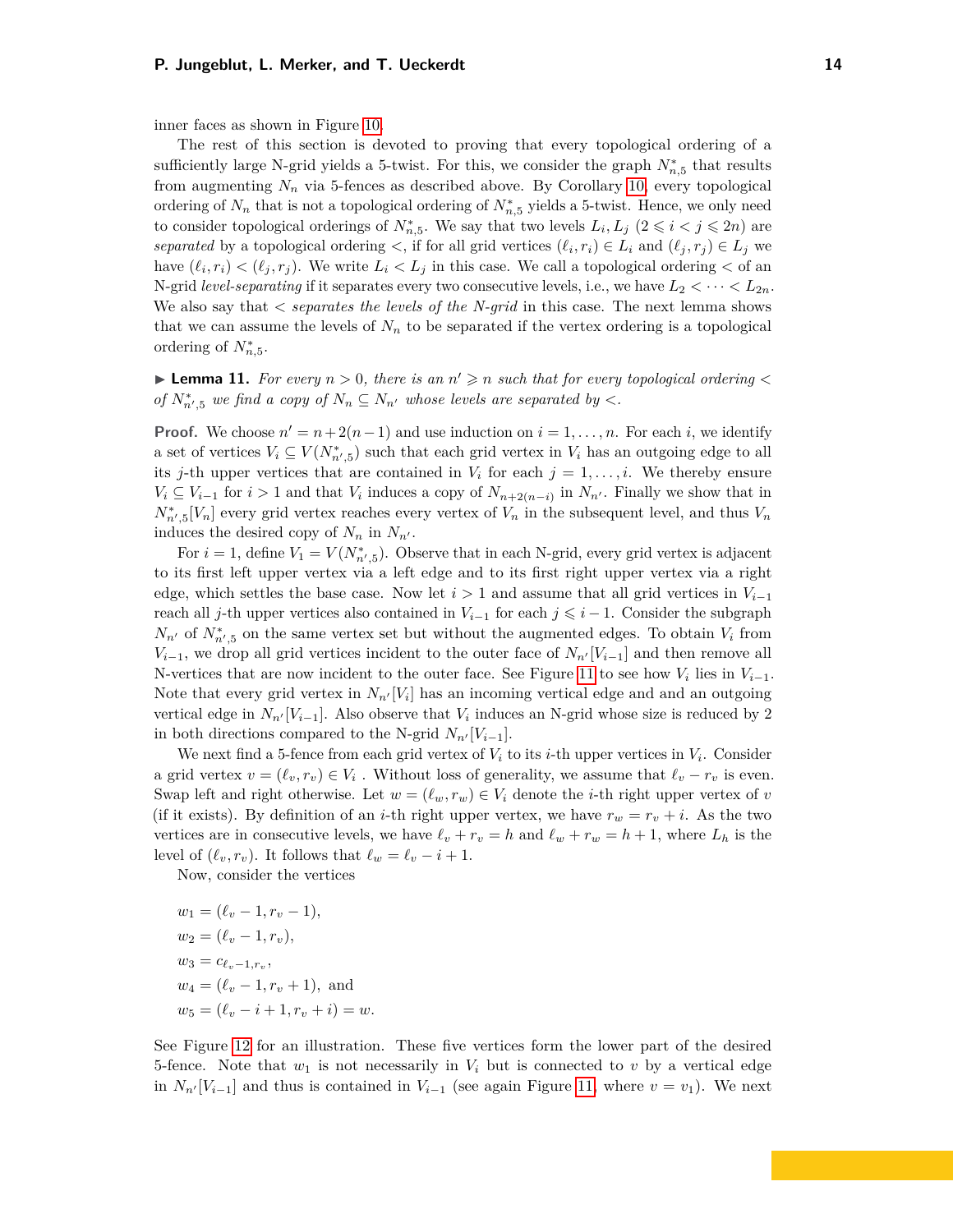<span id="page-14-0"></span>

**Figure 11** An inner N-grid  $N_{n'}[V_i]$  (darkblue) inside an outer N-grid  $N_{n'}[V_{i-1}]$  (lightblue). Observe that the shown 5-fence has vertices  $w_1$  to  $v_5$  outside  $N_{n'}[V_i]$ , but the yellow edge is inside.

<span id="page-14-1"></span>

**Figure 12** A 5-fence from  $v = v_1$  to  $w = w_5$ , where *w* is the second/third right upper vertex of *v*. The blue edges  $(v_4, v_5)$  and  $(w_4, w_5)$  exist by induction.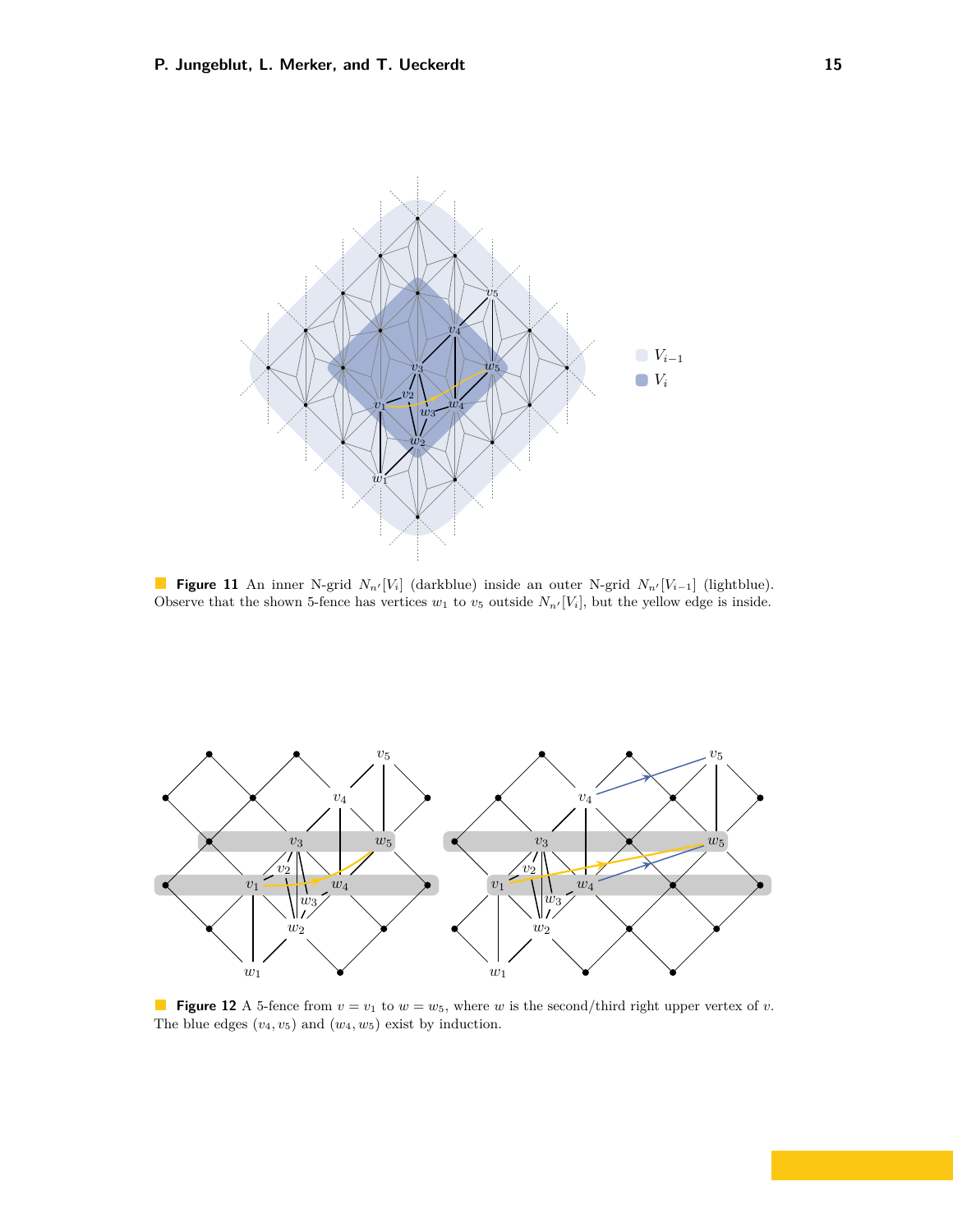<span id="page-15-0"></span>

**Figure 13** A 5-fence from  $v = v_1$  to  $w = w_5$ , where *w* is the second/third left upper vertex of *v*. The blue edges  $(v_1, v_2)$  and  $(w_1, w_2)$  exist by induction.

observe that  $w_1, \ldots, w_5$  are pairwise comparable. The first four vertices induce a path in  $N_{n'}$ . The edge  $(w_4, w_5)$  exists in  $N_{n',5}^*[V_{i-1}]$  by the induction hypothesis since  $w_5$  is an  $(i-1)$ -th upper vertex of  $w_4$ . To see this, observe that  $w_4$  and  $w_5$  are in consecutive levels as  $(\ell_v - i + 1 + r_v + i) - (\ell_v - 1 + r_v + 1) = 1$  and their *r*-coordinates differ by exactly  $i - 1$ . Now, consider the vertices

$$
v_1 = (\ell_v, r_v) = v,
$$
  
\n
$$
v_2 = d_{\ell_v - 1, r_v},
$$
  
\n
$$
v_3 = (\ell_v, r_v + 1),
$$
  
\n
$$
v_4 = (\ell_v, r_v + 2),
$$
 and  
\n
$$
v_5 = (\ell_w + 1, r_w + 1) = (\ell_v - i + 2, r_v + i + 1).
$$

These five vertices serve as the upper part of the 5-fence from *v* to *w*. Again, we find that there is a path connecting the five vertices in  $N^*_{n',5}[V_{i-1}]$ . First, the edges  $(v_1, v_2)$  and  $(v_2, v_3)$ exist by construction of an N-grid. The edge  $(v_3, v_4)$  is a right edge in  $N_{n'}$ . We again remark that  $v_5$  is not necessarily in  $V_i$  but is connected to  $w$  via a vertical edge and thus is contained in *V*<sub>*i*−1</sub>. We obtain the remaining edge (*v*<sub>4</sub>*, v*<sub>5</sub>) by induction as *v*<sub>5</sub> is an (*i* − 1)-th right upper vertex of  $v_4$ . Thus, we find a 5-fence from *v* to *w* using  $(v_1, w_1), \ldots, (v_5, w_5)$  as fence edges.

The proof for the *i*-th left upper vertex works nearly symmetrically. In contrast to the right upper vertex, we first use the edges obtained by the induction hypothesis and then the edges of  $N_{n'}$  to find the two paths of the 5-fence. Let  $w = (\ell_w, r_w) = (\ell_v + i, r_v - i + 1) \in V_i$ denote the *i*-th left upper vertex of *v* (if it exists). We find a 5-fence from *v* to *w* using the vertices

$$
w_1 = (\ell_w - i - 1, r_w + i - 2) = (\ell_v - 1, r_v - 1),
$$
  
\n
$$
w_2 = (\ell_w - 2, r_w),
$$
  
\n
$$
w_3 = (\ell_w - 1, r_w),
$$
  
\n
$$
w_4 = a_{\ell_w - 1, r_w},
$$
 and  
\n
$$
w_5 = (\ell_w, r_w) = w
$$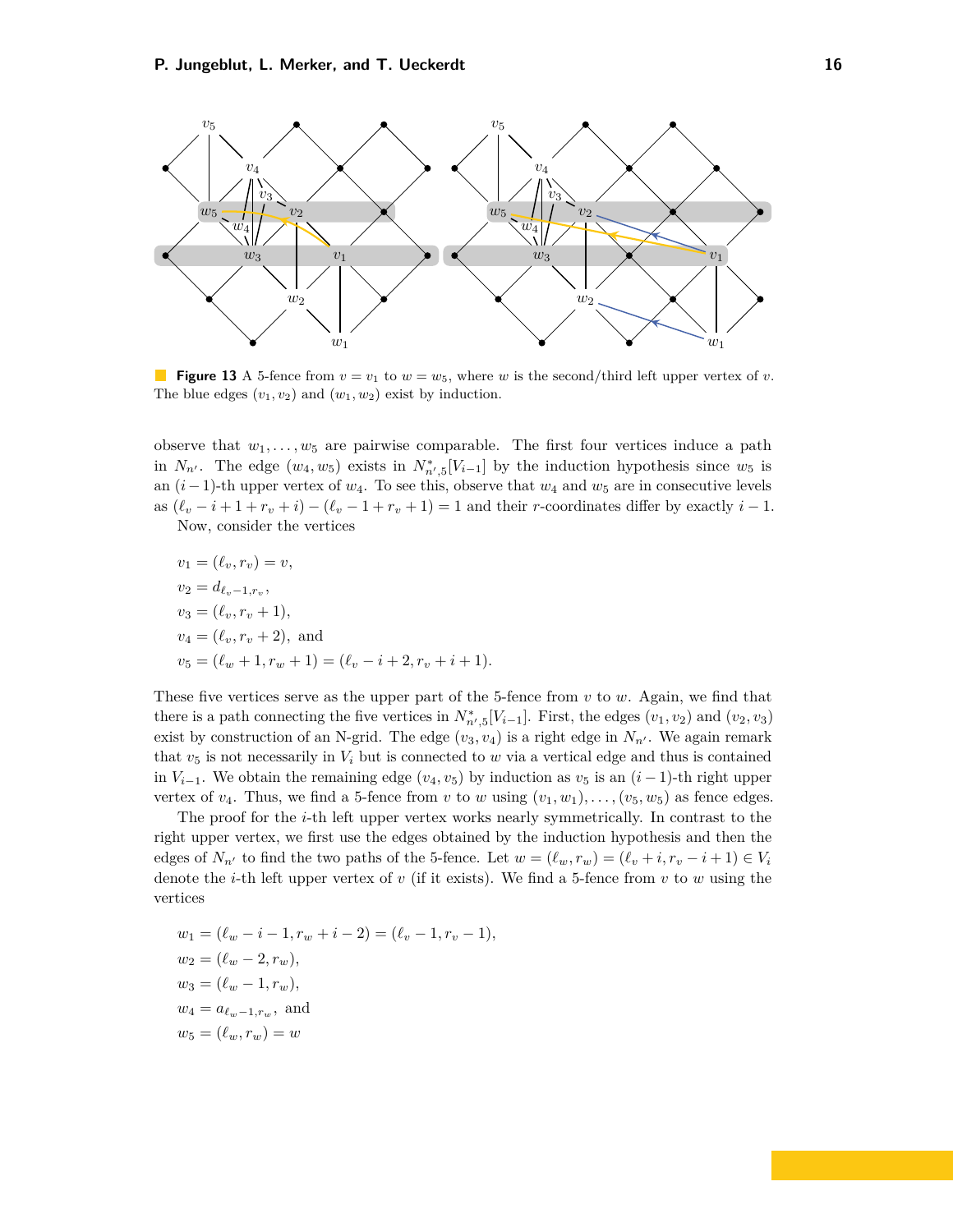<span id="page-16-0"></span>

**Figure 14** Three triangles in Grid<sub>4</sub>  $\subseteq$  *N*<sub>4</sub> with vertices in levels *L*<sub>4</sub>*, L*<sub>5</sub>*,* and *L*<sub>6</sub>*.* 

for the lower part, while the upper part is formed by the vertices

 $v_1 = (\ell_w - i, r_w + i - 1) = v$ ,  $v_2 = (\ell_w - 1, r_w + 1),$  $v_3 = b_{\ell_{w}-1,r_w}$  $v_4 = (\ell_w, r_w + 1)$ , and  $v_5 = (\ell_w + 1, r_w + 1).$ 

We refer to Figure [13](#page-15-0) for an illustration. Note that the coordinates of  $w_3$  have an even difference as  $(\ell_w - 1) - r_w = (\ell_v + i - 1) - (r_v - i + 1) = \ell_v - r_v + 2i - 2$ , which means that the claimed *a*- and *b*-vertices indeed exist. The edges  $(w_1, w_2)$  and  $(v_1, v_2)$  exist by induction as their upper endpoints are  $(i - 1)$ -th left upper vertices of the lower endpoints. The other vertices are connected by two paths using only edges of  $N_n$ . We again obtain a 5-fence using the edges  $(v_1, w_1), \ldots, (v_5, w_5)$  as fence edges.

To conclude the proof, recall that  $V_n$  induces a copy of  $N_n$  in  $N_{n'}$ . Observe that in  $N_n$ , no vertex has an *i*-th upper vertex for  $i > n$ . Thus by the induction above, we have that in  $N_{n',5}^*[V_n]$  every grid vertex reaches all its upper vertices that are contained in  $V_n$ , i.e., all vertices of the subsequent level of  $N_n$ . Therefore, the levels of  $N_{n',5}^*[V_n]$  are separated by every topological ordering of  $N_{n',5}^*$ . January 1980, January 1980, January 1980, January 1980, January 1980, January 1980, January 1980, January 19<br>January 1980, January 1980, January 1980, January 1980, January 1980, January 1980, January 1980, January 1980

Having Lemma [11,](#page-13-0) we know that we may assume the levels of an N-grid  $N_n$  to be separated when we try to avoid 5-twists, i.e., when we consider topological orderings of  $N_{n,5}^*$ . The next lemma, however, shows that separated levels imply not only 5-twists but arbitrarily large twists, finishing the proof of Theorem [6.](#page-3-7)

<span id="page-16-1"></span>**I Lemma 12.** For every  $p \geq 0$ , there is an *n* such that every level-separating topological *ordering*  $\lt$  *of*  $N_n$  *yields* a  $(p+1)$ *-twist. In particular,*  $\lt$  *does not admit a p-page book embedding.*

**Proof.** Let  $r = p^3 + 1$  and  $n = r + 1$ . We identify *r* triangles in  $N_n$ , each of which has exactly one vertex in each of the three levels  $L_n$ ,  $L_{n+1}$  and  $L_{n+2}$ . Observe that each of these levels has at least *r* vertices. For  $i = 1, \ldots, r$ , we define the triangle  $T_i$  consisting of the vertices  $x_i = (n - i, i) \in L_n$ ,  $y_i = (n - i, i + 1) \in L_{n+1}$ , and  $z_i = (n - i + 1, i + 1) \in L_{n+2}$ . See Figure [14](#page-16-0) for an example. By our assumption we have  $L_n < L_{n+1} < L_{n+2}$ .

We now define an ordering  $\leq_T$  on the triangles and use it to find a  $(p+1)$ -twist. We define  $T_i \leq_T T_j$  if and only if  $x_i \leq x_j$ . A subsequence  $y_{i_1}, \ldots, y_{i_s}$  of  $y_1, \ldots, y_r$  is *increasing* if its ordering corresponds to  $\lt_T$ , that is if  $T_{i_1} \lt_T \cdots \lt_T T_{i_s}$ . Similarly, a subsequence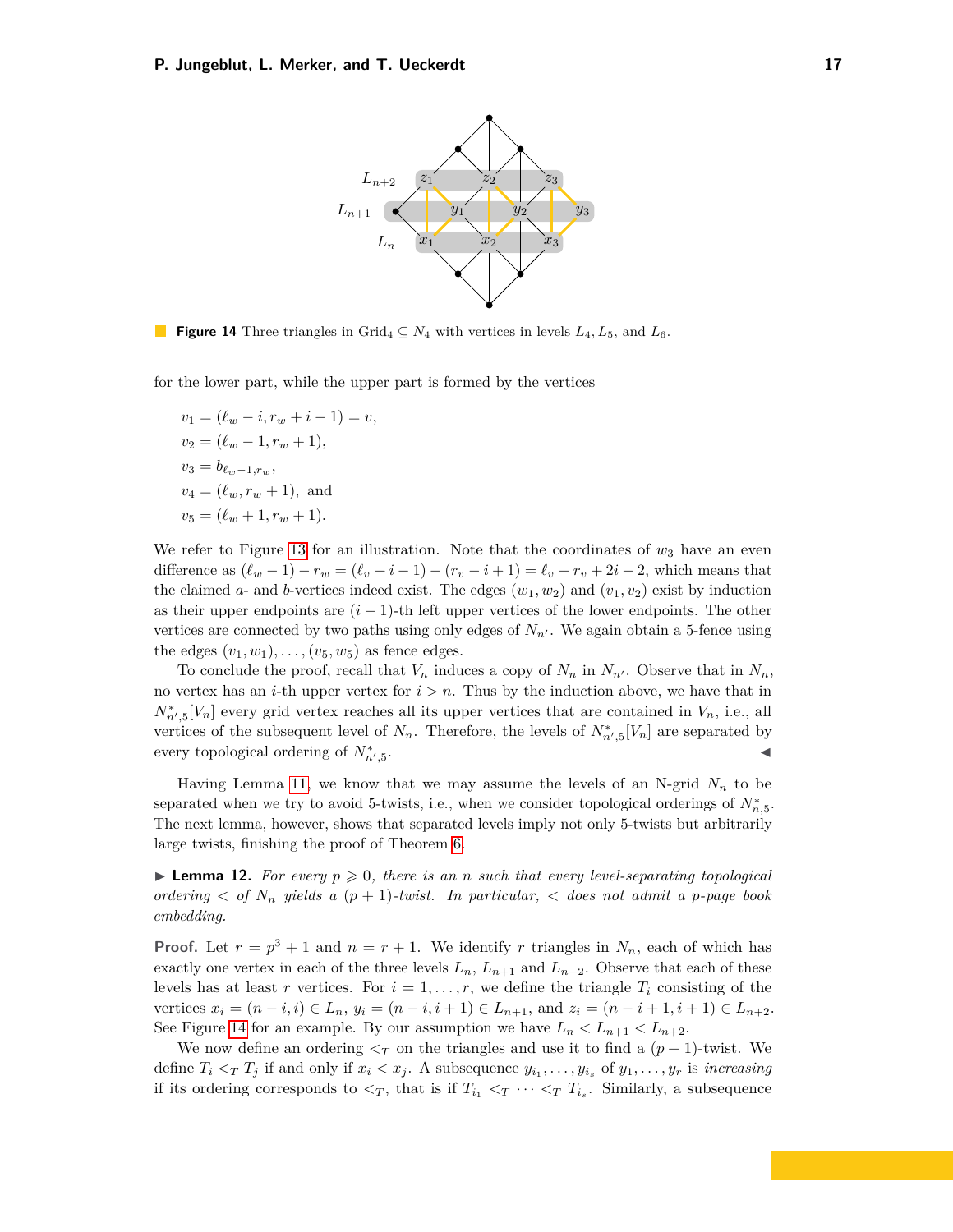$y_{i_1}, \ldots, y_{i_s}$  of  $y_1, \ldots, y_r$  is called *decreasing* if their reverse ordering corresponds to  $\lt_T$ , that is if  $T_{i_1} > T \cdots > T_{i_s}$ . Increasing and decreasing subsequences of  $z_1, \ldots, z_r$  in level  $L_{n+2}$ are defined analogously.

We now only consider the subgraph of  $N_n$  that is given by the triangles  $T_1, \ldots, T_r$ . That is, a neighbor of a vertex *v* refers to a vertex in the same triangle as *v*. If there is an increasing subsequence of  $y_1, \ldots, y_r$  or of  $z_1, \ldots, z_r$  of length  $p+1$ , then we have a  $(p+1)$ -twist between these vertices and their neighbors in  $L_n$ . Hence, the longest increasing subsequences of  $y_1, \ldots, y_r$  and  $z_1, \ldots, z_r$  have length at most p. By the Erdős-Szekeres theorem, there exists a decreasing subsequence  $y_{i_1}, \ldots, y_{i_s}$  of  $y_1, \ldots, y_r$  of length  $s = p^2 + 1$ . Again by the Erdős-Szekeres theorem, there exists a decreasing subsequence  $z_{i'_1}, \ldots, z_{i'_t}$  of  $z_{i_1}, \ldots, z_{i_s}$ of length  $t = p + 1$ . But then  $y_{i'_t} < \cdots < y_{i'_1} < z_{i'_t} < \cdots < z_{i'_1}$  form a  $(p + 1)$ -twist as  $L_{n+1} < L_{n+2}$ .

We conclude by Lemma [12](#page-16-1) that for  $p = 4$  and  $n = p^3 + 2 = 66$  every level-separating topological ordering of  $N_n$  contains a 5-twist. Further, by Lemma [11,](#page-13-0) there is an  $n' \geq n$  such that every topological ordering  $\lt$  of  $N_{n',5}^*$  contains a copy of  $N_n$  whose levels are separated  $\text{by} < (\text{i.e., } n' = n + 2(n-1) = 192 \text{ as in the proof}).$  Together this yields  $\text{pn}(N_{n'}) \geqslant \text{tn}(N_{n'}) \geqslant 5$ , proving Theorem [6.](#page-3-7)

Finally, we remark that N-grids have bounded page number but it is not obvious whether five pages suffice for all N-grids. However, separating the levels of N-grids works only with 5-fences, which is why new ideas are needed for any significant improvement.

# **6 Conclusions**

In this paper, we improve both the lower and the upper bound on the maximum page number among upward planar graphs. Concerning the lower bound, we remark that Lemma [12](#page-16-1) does not depend on the size of the twist to be enforced but yields arbitrarily large twists. That is, for pushing the lower bound further it suffices to find a large enough upward planar graph whose vertices can be partitioned into levels, i.e., into sets of vertices that are separated by any topological ordering with no large twist. However, it is crucial that there are edges connecting non-consecutive levels. We also expect the concept of fences to prove useful for improving the lower bound further as we only need to consider topological orderings that respect the augmented edges.

The main contribution of this paper is the first sublinear upper bound on the page number of upward planar graphs in terms of their number of vertices. We remark that when applying Lemma [7](#page-4-0) repeatedly, many edges are embedded multiple times. In fact, we only need the edges of  $G'[X]$  in the last application of the lemma, whereas we use the embedding of the edges in *E*<sup>∆</sup> in all rounds. In light of this observation, we see potential improvements in reducing the number of pages needed for *E*<sup>∆</sup> (at the expense of the number of pages needed for  $G'[X]$  or in reducing the number of applications of Lemma [7](#page-4-0) (e.g., by covering the edges of  $E_{\Delta}$  with Lemma [8\)](#page-7-1). Both would lead to an upper bound of  $\mathcal{O}(\sqrt{n \log(n)})$ . To improve the bound beyond that, we think that new approaches are necessary.

In addition to the sublinear upper bound, we attack the problem of bounding the page number of upward planar graphs by showing that families of upward planar graphs with bounded width or bounded height have bounded page number. However, the initial question by Nowakowski and Parker [\[29\]](#page-19-5) whether planar posets, and more generally upward planar graphs, have bounded page number, still remains open.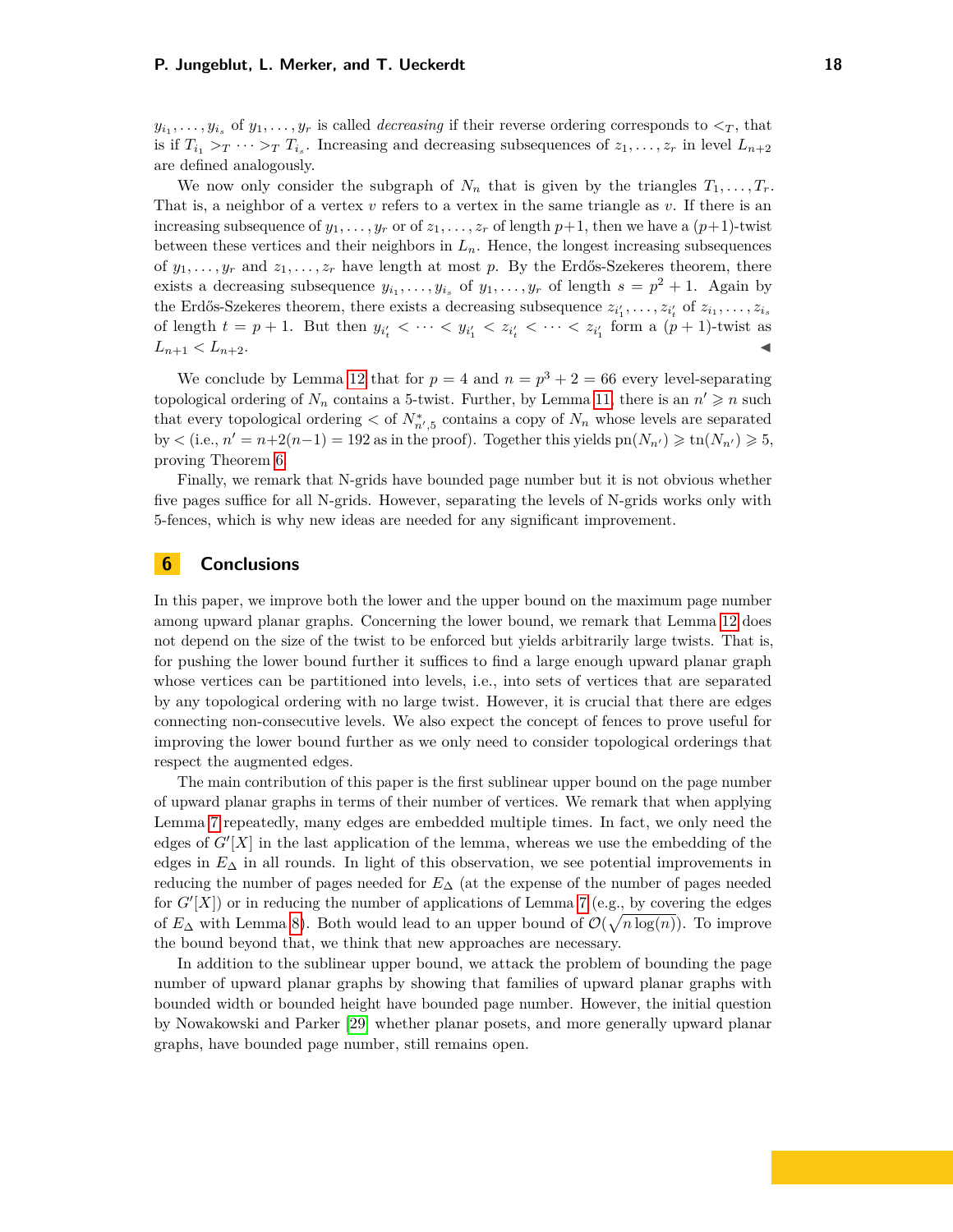#### **References**

- <span id="page-18-7"></span>**1** Hugo A. Akitaya, Erik D. Demaine, Adam Hesterberg, and Quanquan C. Liu. Upward Partitioned Book Embeddings. In Fabrizio Frati and Kwan-Liu Ma, editors, *Graph Drawing and Network Visualization*, volume 10692 of *Lecture Notes in Computer Science*, pages 210–223, Cham, 2018. Springer. [doi:10.1007/978-3-319-73915-1\\_18](https://doi.org/10.1007/978-3-319-73915-1_18).
- <span id="page-18-5"></span>**2** Mustafa Alhashem, Guy-Vincent Jourdan, and Nejib Zaguia. On The Book Embedding Of Ordered Sets. *Ars Combinatoria*, 119:47–64, 2015.
- <span id="page-18-10"></span>**3** Mohammad Alzohairi and Ivan Rival. Series-Parallel Planar Ordered Sets Have Pagenumber Two. In Stephen North, editor, *Graph Drawing*, pages 11–24, Berlin, Heidelberg, 1997. Springer. [doi:10.1007/3-540-62495-3\\_34](https://doi.org/10.1007/3-540-62495-3_34).
- <span id="page-18-6"></span>**4** Mohammad Alzohairi, Ivan Rival, and Alexandr Kostochka. The Pagenumber of Spherical Lattices is Unbounded. *Arab Journal of Mathematical Sciences*, 7(1):79–82, 2001.
- <span id="page-18-8"></span>**5** Patrizio Angelini, Marco Di Bartolomeo, and Giuseppe Di Battista. Implementing a Partitioned 2-Page Book Embedding Testing Algorithm. In Walter Didimo and Maurizio Patrignani, editors, *Graph Drawing*, volume 7704 of *Lecture Notes in Computer Science*, pages 79–89, Berlin, Heidelberg, 2013. Springer. [doi:10.1007/978-3-642-36763-2\\_8](https://doi.org/10.1007/978-3-642-36763-2_8).
- <span id="page-18-12"></span>**6** Kirby A. Baker, Peter C. Fishburn, and Fred S. Roberts. Partial Orders of Dimension 2. *Networks*, 2(1):11–28, 1972. [doi:10.1002/net.3230020103](https://doi.org/10.1002/net.3230020103).
- <span id="page-18-4"></span>**7** Michael A. Bekos, Michael Kaufmann, Fabian Klute, Sergey Pupyrev, Chrysanthi Raftopoulou, and Torsten Ueckerdt. Four Pages are Indeed Necessary for Planar Graphs. *Journal of Computational Geometry*, 11(1):332–353, 2020. [doi:10.20382/jocg.v11i1a12](https://doi.org/10.20382/jocg.v11i1a12).
- <span id="page-18-2"></span>**8** Frank Bernhart and Paul C. Kainen. The Book Thickness of a Graph. *Journal of Combinatorial Theory, Series B*, 27(3):320–331, December 1979. [doi:10.1016/0095-8956\(79\)90021-2](https://doi.org/10.1016/0095-8956(79)90021-2).
- <span id="page-18-0"></span>**9** Carla Binucci, Giordano Da Lozzo, Emilio Di Giacomo, Walter Didimo, Tamara Mchedlidze, and Maurizio Patrignani. Upward Book Embeddings of st-Graphs. In Gill Barequet and Yusu Wang, editors, *35th International Symposium on Computational Geometry (SoCG 2019)*, volume 129 of *Leibniz International Proceedings in Informatics (LIPIcs)*, pages 13:1– 13:22, Dagstuhl, Germany, 2019. Schloss Dagstuhl–Leibniz-Zentrum für Informatik. [doi:](https://doi.org/10.4230/LIPIcs.SoCG.2019.13) [10.4230/LIPIcs.SoCG.2019.13](https://doi.org/10.4230/LIPIcs.SoCG.2019.13).
- <span id="page-18-3"></span>**10** Jonathan F. Buss and Peter W. Shor. On the Pagenumber of Planar Graphs. In *Proceedings of the sixteenth annual ACM symposium on Theory of computing*, STOC '84, pages 98– 100, New York, NY, USA, December 1984. Association for Computing Machinery. [doi:](https://doi.org/10.1145/800057.808670) [10.1145/800057.808670](https://doi.org/10.1145/800057.808670).
- <span id="page-18-15"></span>**11** Jakub Černý. Coloring Circle Graphs. *Electronic Notes in Discrete Mathematics*, 29:457–461, 2007. [doi:10.1016/j.endm.2007.07.072](https://doi.org/10.1016/j.endm.2007.07.072).
- <span id="page-18-14"></span>**12** James Davies. Improved bounds for colouring circle graphs, 2021. [arXiv:2107.03585](http://arxiv.org/abs/2107.03585).
- <span id="page-18-13"></span>**13** James Davies and Rose McCarty. Circle Graphs are Quadratically *χ*-Bounded. *Bulletin of the London Mathematical Society*, 53(3):673–679, June 2021. [doi:10.1112/blms.12447](https://doi.org/10.1112/blms.12447).
- <span id="page-18-1"></span>**14** Giuseppe Di Battista and Roberto Tamassia. Algorithms for Plane Representations of Acyclic Digraphs. *Theoretical Computer Science*, 61(2–3):175–198, November 1988. [doi:](https://doi.org/10.1016/0304-3975(88)90123-5) [10.1016/0304-3975\(88\)90123-5](https://doi.org/10.1016/0304-3975(88)90123-5).
- <span id="page-18-16"></span>**15** Giuseppe Di Battista, Roberto Tamassia, and Ioannis G. Tollis. Area Requirement and Symmetry Display of Planar Upward Drawings. *Discrete & Computational Geometry*, 7(4):381– 401, 1992. [doi:10.1007/BF02187850](https://doi.org/10.1007/BF02187850).
- <span id="page-18-9"></span>**16** Emilio Di Giacomo, Walter Didimo, Giuseppe Liotta, and Stephen K. Wismath. Book Embeddability of Series-Parallel Digraphs. *Algorithmica*, 45:531–547, February 2006. [doi:](https://doi.org/10.1007/s00453-005-1185-7) [10.1007/s00453-005-1185-7](https://doi.org/10.1007/s00453-005-1185-7).
- <span id="page-18-11"></span>**17** Fabrizio Frati, Radoslav Fulek, and Andres J. Ruiz-Vargas. On the Page Number of Upward Planar Directed Acyclic Graphs. *Journal of Graph Algorithms and Applications*, 17(3):221–244, 2013. [doi:10.7155/jgaa.00292](https://doi.org/10.7155/jgaa.00292).